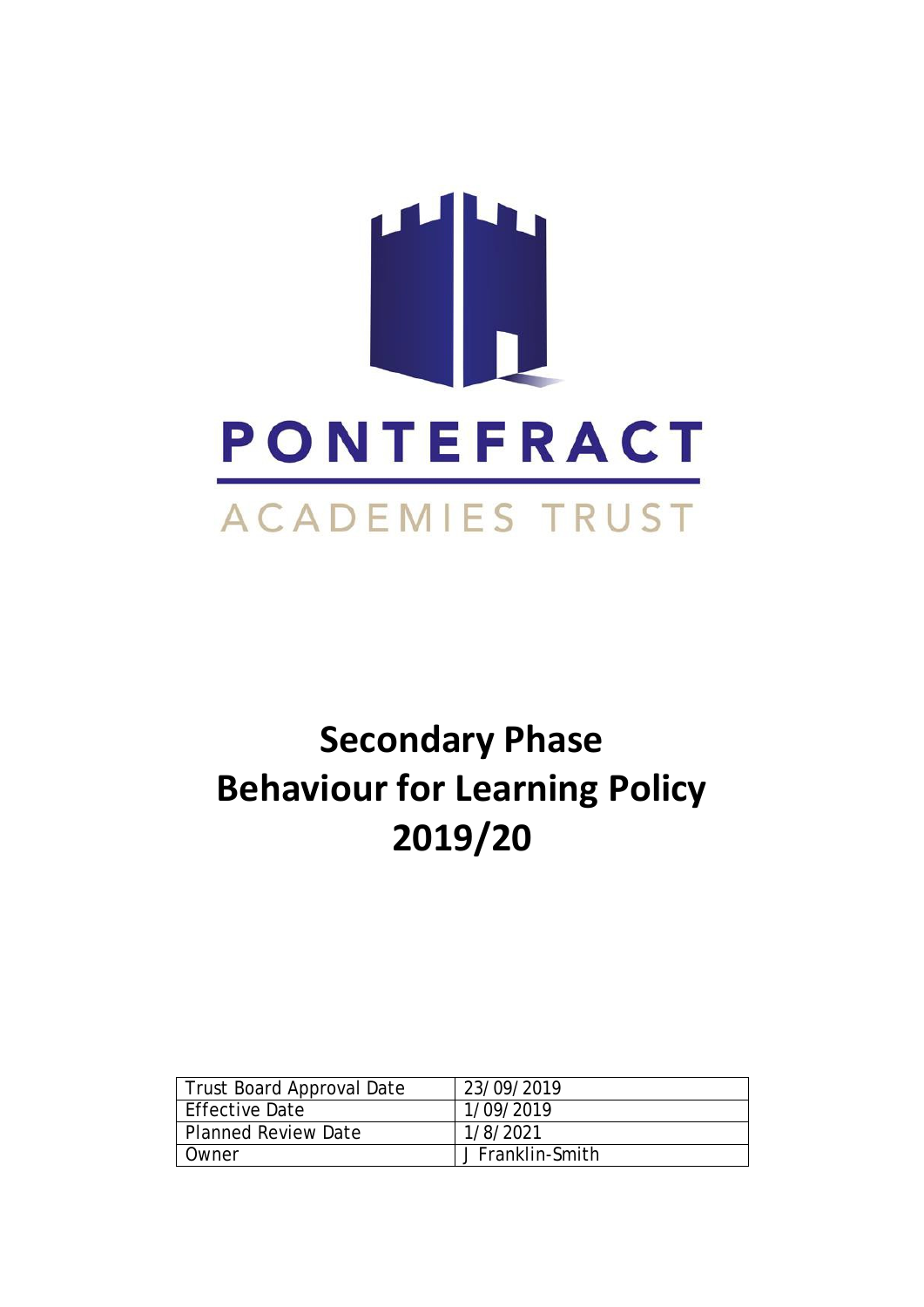

## **1. Overview**

- 1.1. The Trustees, School Performance Review Board (SPRB) members and staff of Pontefract Academies Trust ("The Trust") are committed to providing a learning environment which will support the children and young people in our care.
- 1.2. The Trust has very high standards and expectations of our students. The Trust believes that all students have the capacity, and the right, to reach their full potential. Therefore, the policy and our practices have been developed to ensure that there is an environment within the Trust that is conducive to learning, so that all students of all abilities, backgrounds and needs can achieve academic potential and prepare for life.
- 1.3. The Trust recognises the importance of praise and reward. They ensure that each school has a positive climate for learning where praise, encouragement and positivity are the norm. Whilst there are some common threads running through all our schools' rewards policies, they have the autonomy to implement their own strategy.
- 1.4. The Trust believes that students should be encouraged to adopt behaviour that supports learning and promotes positive relations. Poor behaviour and low-level disruption threaten the rights of young people to an effective education and can lead to people feeling unsafe, bullied, intimidated, or threatened.
- 1.5. This Behaviour for Learning Policy seeks to encourage young people to make positive choices and re-enforces those choices through rewards. The Trust's rewards system is based around the awarding of epraise points which in turn lead to certificates and other rewards.
- 1.6. This policy specifically outlines our behaviour for learning expectations, consequences of poor behaviour and describes the steps involved in managing student behaviour.
- 1.7. For some students with special educational needs and disabilities reasonable adjustments will be made to ensure they reach their potential.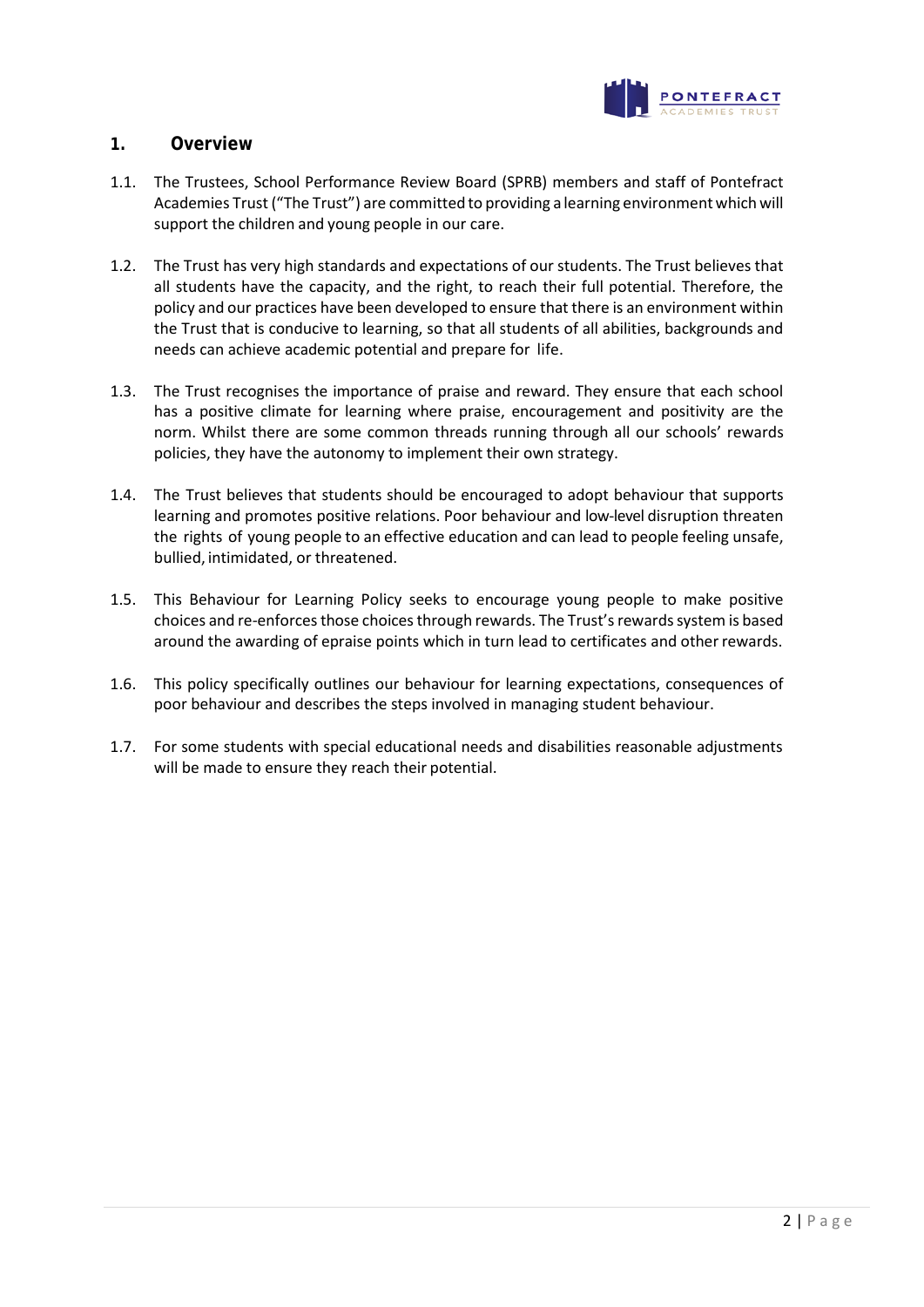

## **2. Links with other policies or legislation**

2.1. This policy has a significant impact on the 'daily life' of The Trust academies, and as such is linked to several policies. Throughout this 'Behaviour for Learning Policy' there is reference to the following DfE documents, which should be read in conjunction with this policy:

2.2.

- Exclusion from maintained schools, academies and pupil referral units in England2017
- The School Discipline (Pupil Exclusions and Reviews) (England) Regulations 2012.
- Preventing and Tackling Bullying. Advice for Heads of Schools, staff and governing bodies.
- DfE Advice for Schools.
- Use of Reasonable Force.
- Behaviour and Discipline in Schools.
- Screening, Searching and Confiscation.
- Ensuring Good Behaviour in Schools.
- DfE Dealing with allegations of abuse against teachers and other staff.
- 2.3. In addition, there are a number of policies linked to this policy, including:
	- SEN Policy
	- Teaching and Learning Policies
	- Anti-Bullying Policy
	- Safeguarding and Child Protection Policies
	- Student Attendance and Punctuality Policy
	- The Misuse of Illegal Substances Policy
	- School Rewards Policy
- 2.4. This policy links with the Equality Act 2010, specifically The Trust's responsibility to make reasonable adjustments for students who are considered to have a disability, as defined by the act.
- 2.5. This policy links to the Department of Education's statutory guidance and related legislation including; Education and Inspections Act 2006.
- 2.6. The Trust reserves the right to apply the DfE guidance above, and any future changes to statutory regulations, in full.

## **3. Pastoral staff**

- 3.1. Throughout this policy there is reference to key pastoral staff who have responsibility for monitoring, analysing and implementing the Behaviour for Learning systems.
- 3.2. Student Liaison Officers operate the day to day implementation ofthis policy and are able to make decisions to ensure a strong learning environment is embedded in The Trust.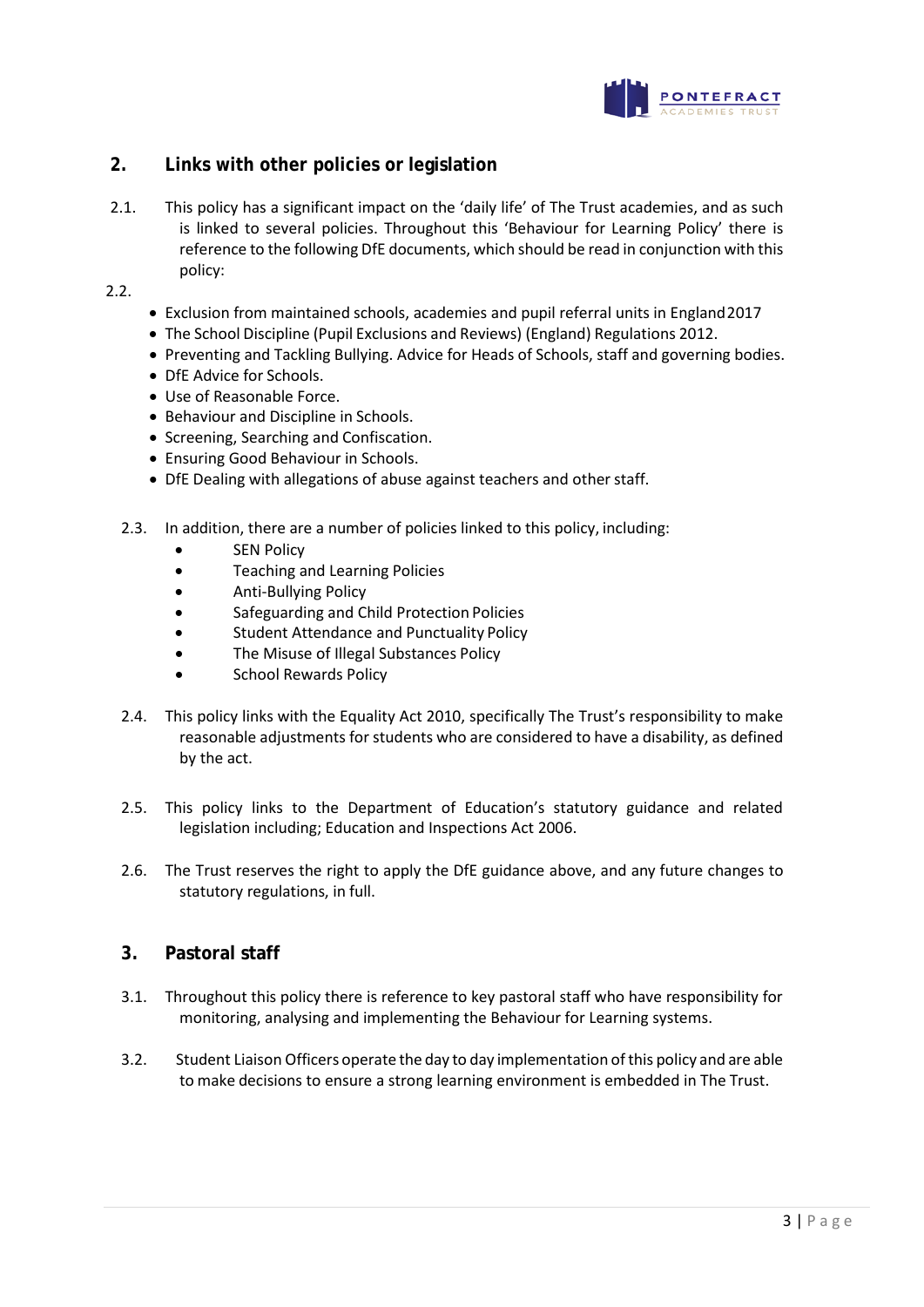

## **4. Provisions**

#### **4.1. The Trust's Non-Negotiables**

All students at the Trust's schools are asked to meet the following:

- **Follow staff instructions first time and without questions.** Students should follow any instruction given by a member of staff in lessons and around The Trust.
- **Be punctual in the morning and to all lessons with a full set of equipment.** Any student who arrives late to a school or their lessons and without their equipment may be required to undertake an after school detention.
- **Always have a polite and positive attitude towards staff and peers.** Students should display a polite and positive attitude in their lessons and around school.
- **In all lessons have your planner out on the desks, record homework and complete it on time.** This enables staff to easily communicate rewards or concerns with parents. Students who do not complete homework on time or do not complete it to the required standard will be required to undertake an after school detention. See the School Homework Policy for further detail.
- **Speak only with the teacher's permission during lessons.** Students should follow the teacher's instructions in relation to speaking in class which may vary depending on the focus of the lesson. This ensures students stay on task and focus on learning.
- **Endeavour to speak clearly, correctly and in full sentences.** Students should speak clearly and correctly at all times, and will be encouraged to do so by staff.
- **Walk calmly and quietly around the building; do not have inappropriate physical contact with other students.** Students are expected to have regard for the safety of themselves and others whilst moving around school buildings, throughout the day, including break and lunch times. Students who fail to do so and disrupt the good order of an school will receive a sanction (for example an after school detention, inclusion etc.) depending on the nature of the incident. Pushing, shoving and play fighting can make the environment unsettled and dangerous.
- **Respect the building – never drop orleave litter.** Students are expected to treat the school building and its contents with respect.

#### **4.2. Behaviour for Learning System**

The Behaviour for Learning System is at the core of The Trust's behaviour management policy and procedures. The system is detailed in **Appendix 1**.

The Trust understands the importance of praise, encouragement and reward and how it creates a positive environment where students understand that their hard work and accomplishments are recognised and valued. Praise reinforces positive discipline and is a main driver in improving attitudes to learning. Our schools have the freedom to use different strategies and policies when it comes to rewards. An overview and examples are provided **Appendix 2.**

#### **4.3. Exclusions and alternatives to exclusions**

**Appendix 5** refers to The Trust's policy and practices in agreeing exclusions.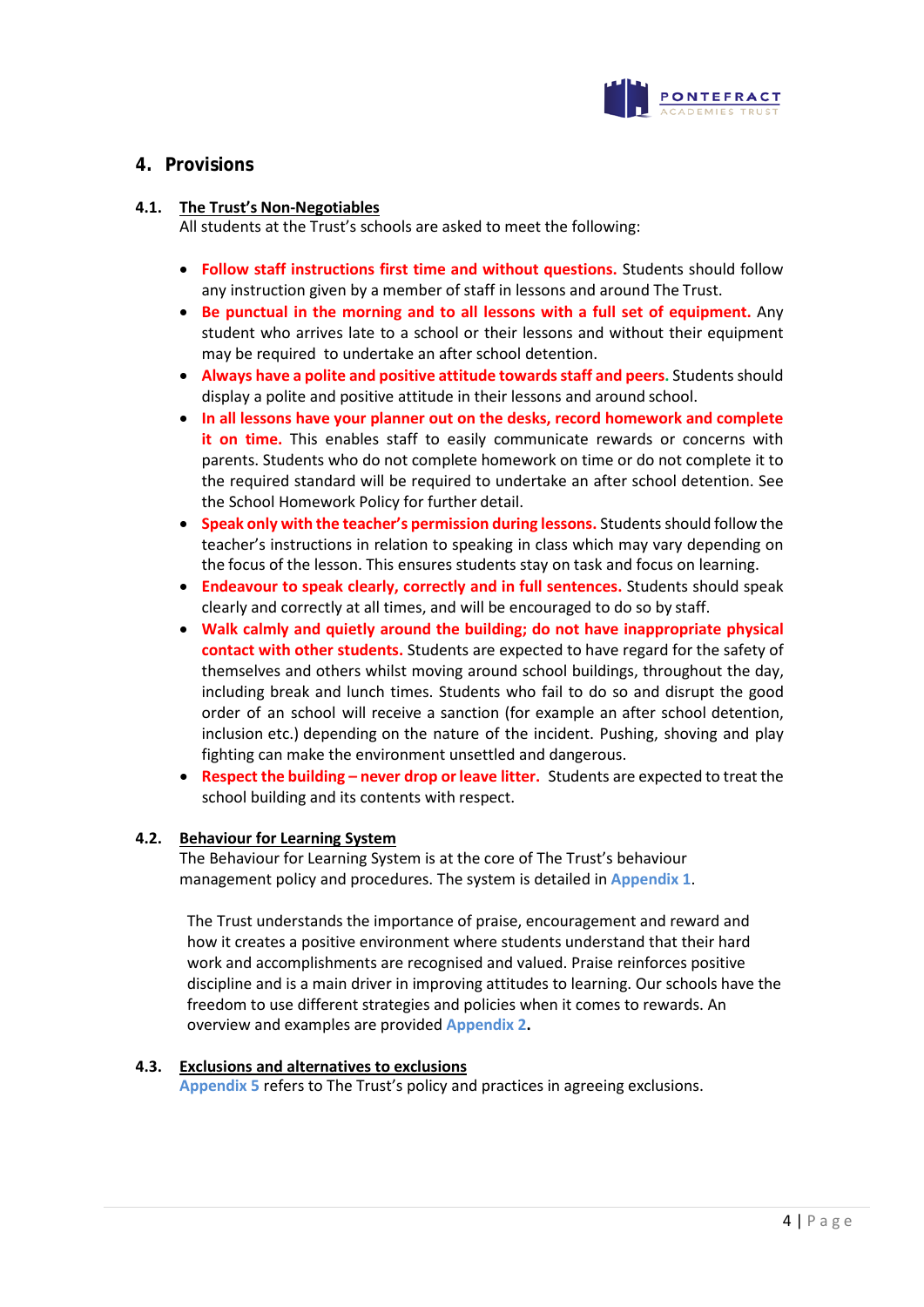

#### **4.4. Screening, Searching and Confiscation**

Please refer to the DfE guidance 'Screening, Searching and Confiscation. Advice for Heads of Schools, staff and governing bodies.' In addition to the practice identified in the DfE guidance, the Trust also bans any item brought into a school with the intention of the itembeing sold or passed on to other students which, in the Head of School's opinion, will cause disruption to the school or be detrimental to school practice. As a result, the school is able to search students for these items. **Appendix 6** refers to The Trust's policy on confiscating items.

#### **4.5. CCTV**

The Trust reserves the right to use CCTV for the purpose of maintaining discipline and managing behaviour. The use of CCTV is outlined in the Trust's Data Protection Policy and related legislation.

#### **4.6. Use of reasonable force**

Please refer to the DfE guidance 'Use of reasonable force. Advice for Heads of School, staff and school governance committees.' All members of school staff have a legal power to use reasonable force. This power applies to any member of staff at The Trust. It can also apply to people whom the Head of School has temporarily put in charge of students, such as unpaid volunteers, cover staff or parents/carers accompanying students on a school organised visit.

#### **4.7. Discipline beyond The School site**

Parents/carers are encouraged to report criminal behaviour, anti-social behaviour and serious bullying incidents that occur anywhere off The Trust premises which pose a threat to a member of the public or a student to the police as soon as possible. If a member of the public, school staff, parent/carer or student reports criminal behaviour, anti-social behaviour or a serious bullying incident to a school member of staff, the Senior Leadership Team must be informed. In addition, if the Head of School considers that the misbehaviour is linked to a child suffering or being likely to suffer significant harm The Trust's safeguarding policy will be followed.

For health and safety reasons, very high standards of behaviour are expected on school residential and day trips. The Trust will use the same behaviour sanctions that are applied to incidents of misbehaviour that occur on any Trust site. **Appendix 3** shows The Trust's Behaviour Matrix.

Where poor behaviour occurs when a student is travelling to and from a school, The Trust reserves the right to issue a consequence, or a fixed term or permanent exclusion, particularly in relation to violent conduct e.g. a physical assault or bullying incidents. The full consequences system will apply.

Where behaviour takes place outside of school that may interfere with the smooth running of the school, whether the pupil is in uniform or not then this may result in an exclusion.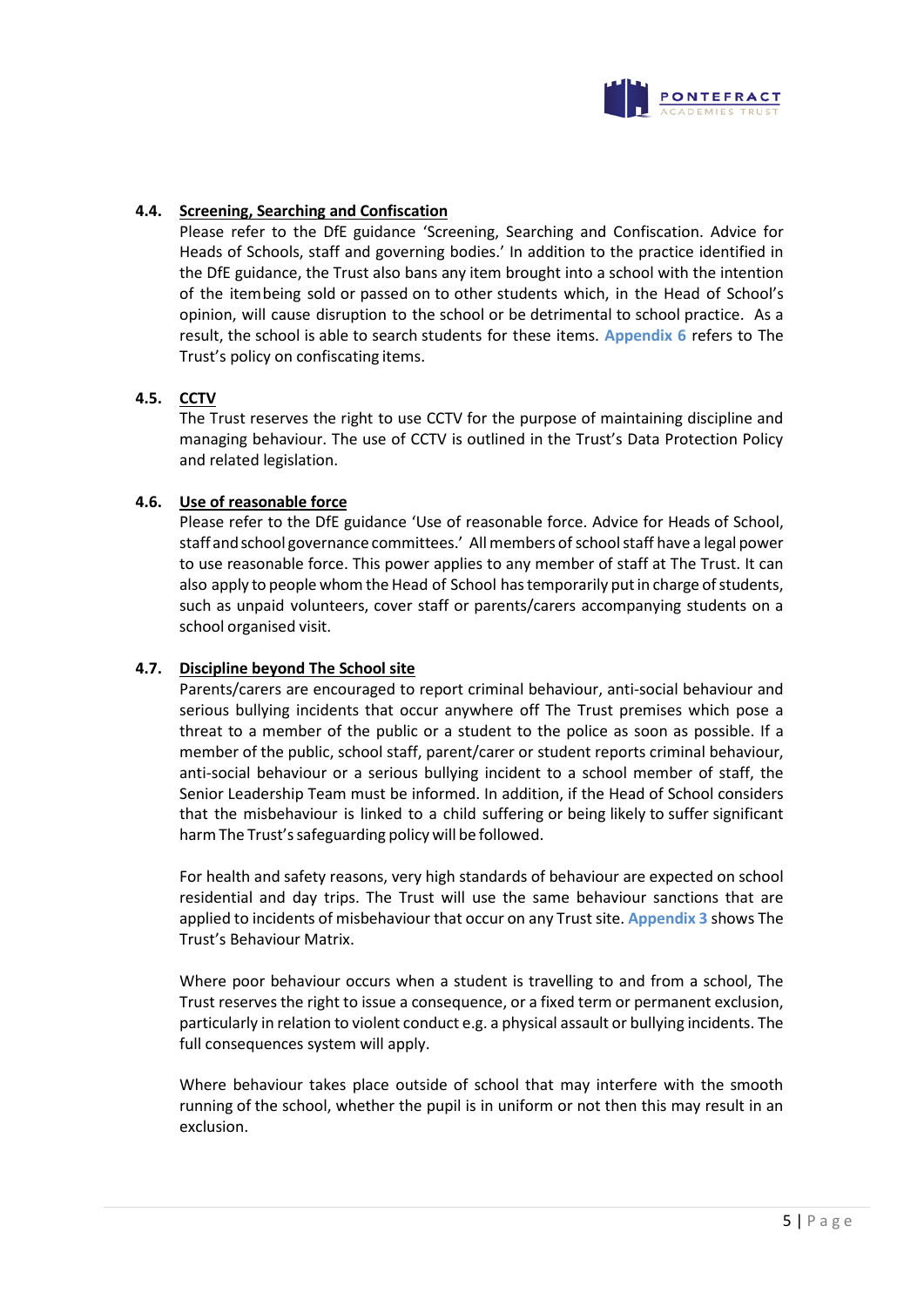

- Uniform students will be issued a one-hour detention if they remove their tie at the school gate/are not wearing the correct uniform.
- Students should not smoke or vape on their journey to and from the school. If they are found smoking whilst wearing school uniform, the consequences system will be used.
- Misbehaviour on the school bus will result in The Trust behaviour policy sanctions being applied (e.g. detention, inclusion, fixed exclusion, permanent exclusion) and a ban from using any school bus service for either a fixed period of time, or permanently.

#### **4.8. Police**

The Trust will involve the police in all matters where criminal activity has taken place or is suspected of having taken place. In addition, The Trust will inform the police of any intelligence which may support the police in preventing or tackling criminal activity. A student and his or her family have the right to contact the police if they feel that a criminal offence has been committed.

#### **4.9. Reasonable adjustments**

- 4.9.1 The Trust will ensure that students are provided with appropriate support to recognise their individual needs. All staff are provided with detailed information about the needs of the students in their groups, including appropriate strategies and reasonable adjustments to meet their needs, so that the curriculum can be differentiated appropriately.
- 4.9.2 The reasonable adjustments could include adjustments to the Classroom Consequence System, amending behaviour 'triggers' or extending the timeline before exclusion is considered. All students and staff will be supported to understand reasonable adjustments.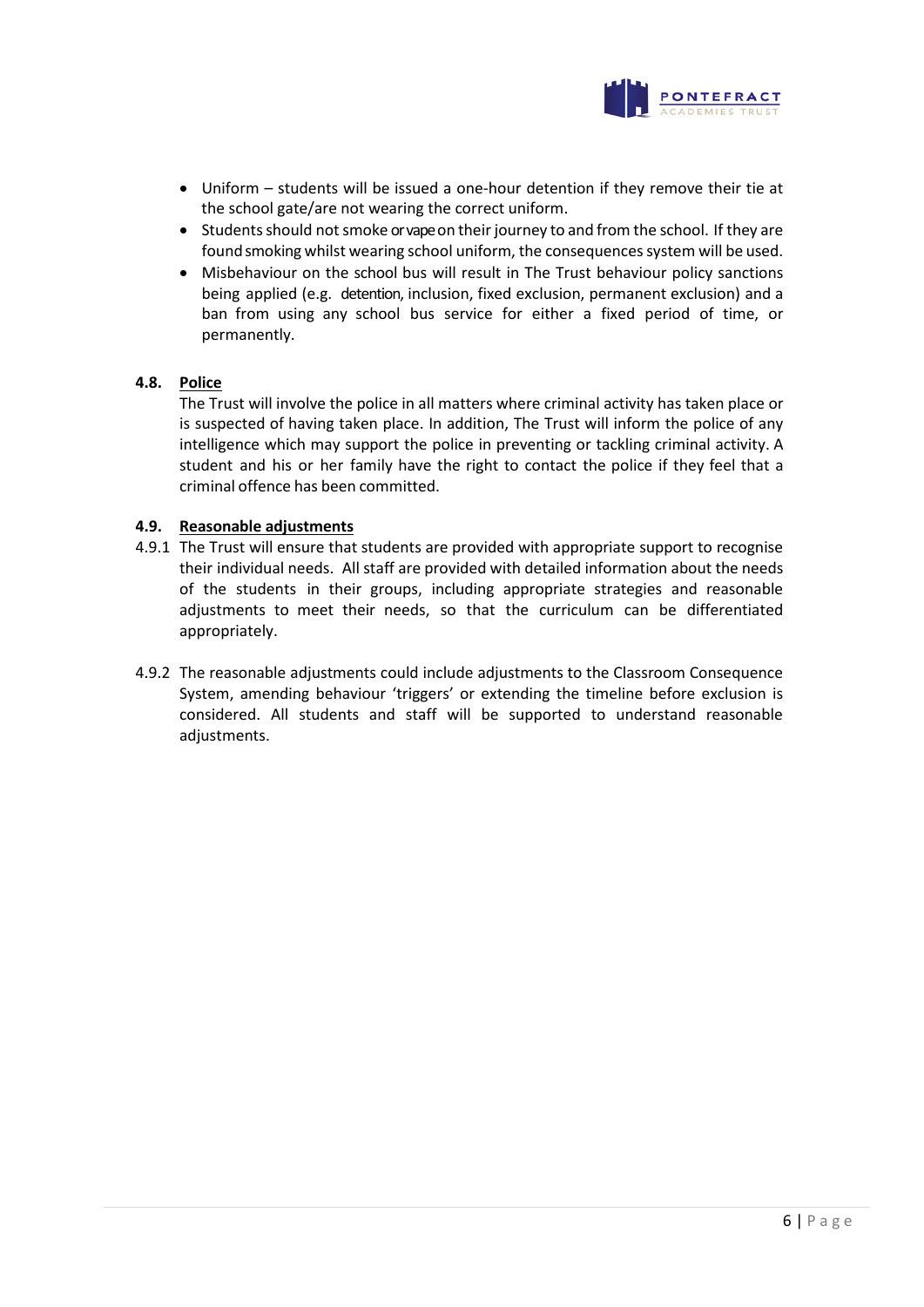

## **5. School Performance Review Board (SPRB)**

- 5.1. Under DfE Guidance 'Exclusion from maintained schools, academies and pupil referral units in England' 2017, a meeting of the SPRB must be convened by the Clerk" to the panel) when:
	- A student has received over 15 days' exclusion in one term.
	- A student has received between 5 and a half and 15 days in one school term and the parent requests it.
	- Recommendation of permanent exclusion is made by the Head of School for a oneoff incident.
- 5.2. The SPRB Meeting will comprise of three members of the School Performance Review Board who can hear the case impartially. If a member has a connection with the student, or knowledge of the incident that led to the exclusion, which could affect his or her ability to act impartially, he or she should step down.
- 5.3. The SPRB can decline to reinstate or direct the student's reinstatement, either immediately or on a particular date.
- 5.4. The meeting must be convened before the  $15<sup>th</sup>$  school day after the date of the receipt of notice to consider the exclusion.
- 5.5. The clerk will circulate the paperwork for the SPRB meeting to all parties invited to attend at least five days in advance of the meeting.
- 5.6. The parent/carer has the right to attend the meeting, and/or make written representations. This should be submitted to the clerk as soon as possible before the meeting. The parent/carer may bring a friend or a legal representative if theywish.
- 5.7. The Head of School and Assistant Head of School (Student Ethos) will be invited to attend the meeting. Parents/carers have the right to invite the Local Authority Exclusions Team Manager to attend the meeting.
- 5.8. Within one school day of the meeting, a letter will be sent detailing the decision of the SPRB. Following a permanent exclusion, the letter will also detail the procedure for Independent Review which will be heard by an Independent Review Panel convened by the Local Authority. The parent/carer has 15 school days after the day on which notice in writing was given of the SPRB's decision, if delivered directly. If the notice in writing is posted first class, two additional days are added for postage.
- 5.9. Where the SPRB declines to reinstate, they will draw the attention of parents/carers to relevant sources of free and impartial information on whether and how to seek a review of the decision. This will include statutory guidance and information on the First- Tier Tribunal who deal claims of discrimination.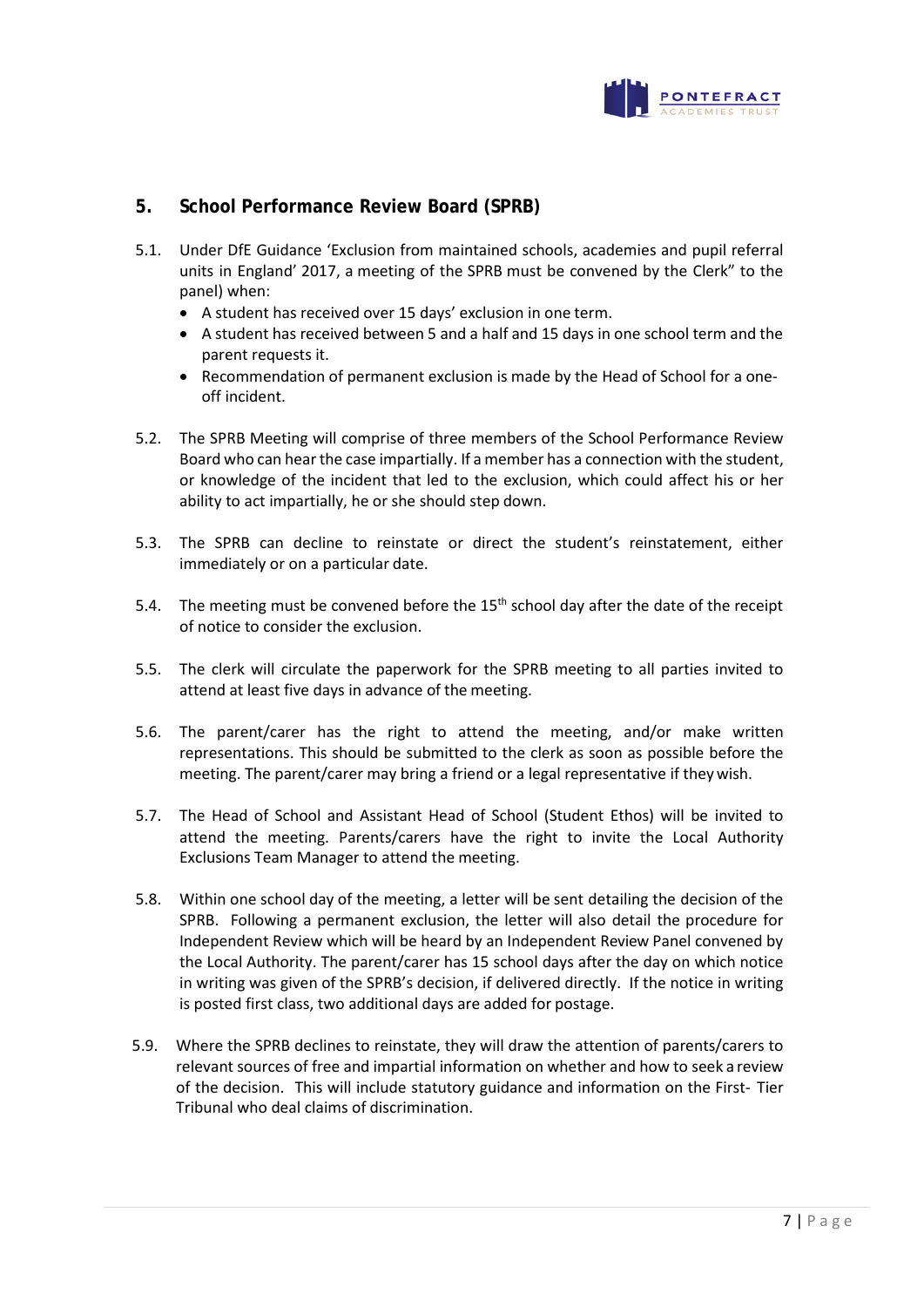

## **6. Independent Review Panel**

- 6.1. The Local Authority will convene an Independent Review Panel and a parents/carers' right to apply to this Independent Panel will be outlined in the letter sent to them following the SPRB declining to reinstate following a permanent exclusion.
- 6.2. Parents will be informed of their right to request a special educational needs expert at the Independent Review Panel hearing.
- 6.3. The legal time frame for an application to the Independent Review Panel is set out in the DfE guidance.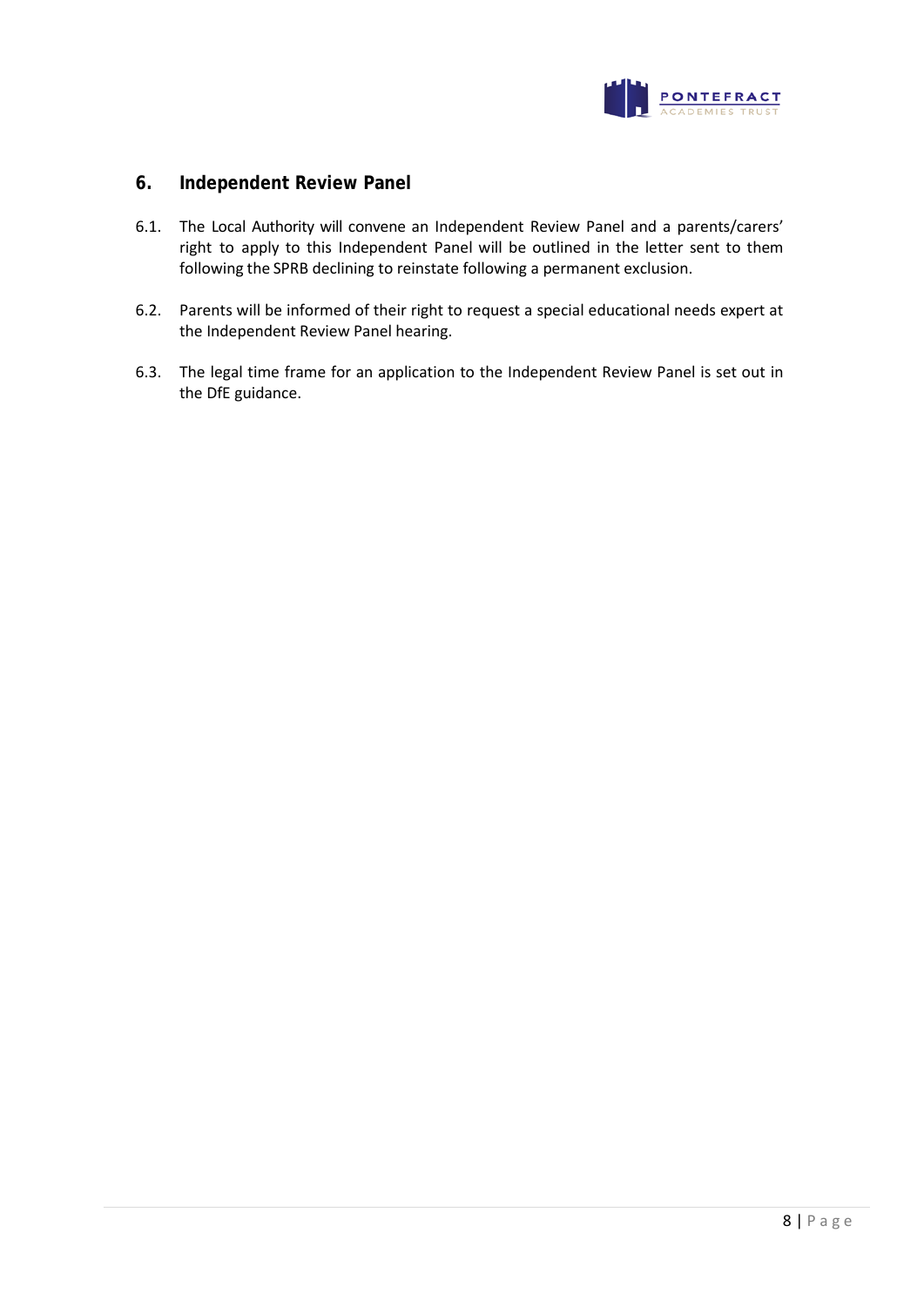

## **7. Roles and responsibilities**

#### 7.1. **The Role of the Head of School**

- The role of Head of School is to ensure that this policy is applied fairly and consistently across their school.
- The Head of School will be responsible for reporting to the SPRB on its performance.

#### **7.2. The Role of the SPRB**

- School SPRB members will be responsible for monitoring the behaviour of students through SPRB committee meetings.
- The School SPRB members will form a SPRB meeting to review exclusions.

#### **7.3. The Role of Parents and Carers**

- Reference to this policy will be included in The School Prospectus, School Policy Handbook, Home/School Agreement, on the school website and in the students' planners.
- The policy is available in full via The Trust's website.

#### **8. Monitoring and Evaluation**

- 8.1. The SPRB will evaluate the impact of this policy by receiving written data from the Head of School in his/her written report each term:
	- The number of fixed-term and permanent exclusions.
	- The number of internal exclusions and off-site inclusions at other schools.
	- Instances of bullying and the action taken.
- 8.2. As part of the review of this policy, the SPRB will seek feedback from the student voice, staff and parents on the effectiveness of this policy. School SPRB members nominated to monitor this policy will visit The Trust at different times of the day and report on their findings to the relevant SPRB.
- 8.3. The Trust will approve this policy.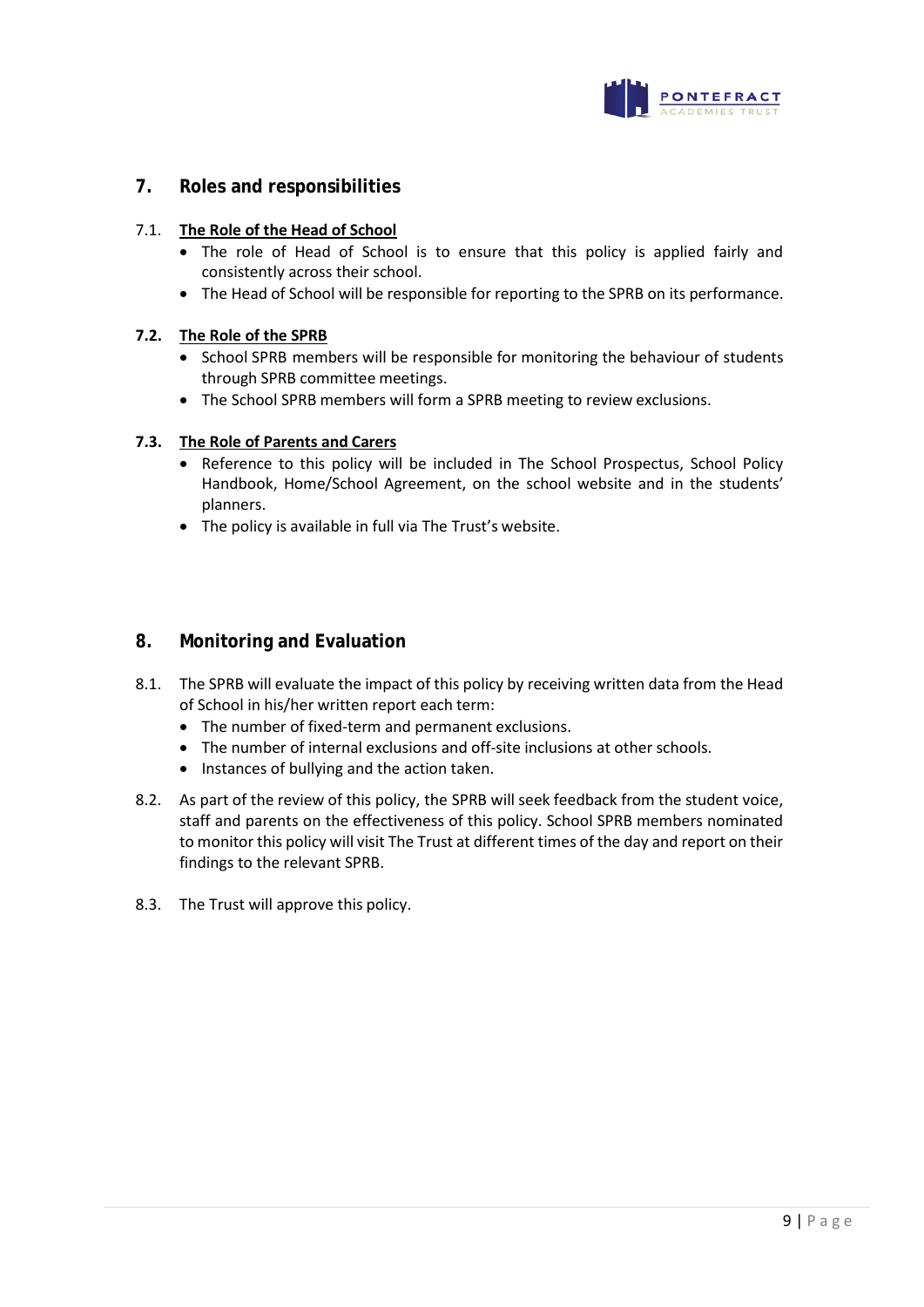

# **Appendices**

## **Appendix 1 – Behaviour for Learning System**

#### **1) Classroom Consequence System**

The Classroom Consequence System is designed to give students choices. Its principle role is to support learning by tackling and dealing with low level disruptive behaviour, i.e. behaviour that undermines the student's own learning or that of others. If unchecked this sort of behaviour disrupts learning and undermines the authority of the teacher. 'Consequences' is not a replacement for good classroom management techniques and will not compensate for poor teaching and/or unstructured lessons.

The Classroom Consequences System is progressive. For example, if a student disrupts their own learning or the learning of others they will receive a C1 – Verbal Warning. If the student continues to disrupt their own or others learning they will receive a C2 – Behaviour Point recorded. If the student fails to address their behavior and continues to disrupt learning they will receive a  $C3$  – an after school detention will be given and a note put in the student planner. Please see section 2, below 'Detentions'. Should the student continue to disrupt the lesson they will be given a 'Red Card' and will be placed in Inclusion for three lessons. Students will then have an after school detention the following day. (Please see Appendix 2 regarding inclusion).

Consequences given to students during lessons will be recorded on the Behaviourfor Learning boards that are displayed in all classrooms. Thisisto remind students of where they are within the Classroom Consequence System**.**

Please note all consequences from 'C2' onwards are recorded by the school as Behaviour Points using the following scale; C2 = 1 BP, C3 = 2 BPs, Red Card = 4 BPs and are analysed by the Pastoral Support team. Student behaviour records are analysed weekly by the Pastoral Support Team and where there are concernsthese are communicated to parents/carers and interventions are put in place. Please see below section 3) 'Reports'.

Note: Staff have the right to issue a student with an immediate 'Red Card' at any point during any lesson if they believe the student's behaviour is inappropriate and may have an adverse effect on the learning and/or safety of others or themselves.

The Behaviour Matrix (Appendix 3) outlines the sanctions and support that students may receive as a consequence of their behaviour. Please refer to this in conjunction with this Behaviour for Learning Policy in its entirety as it is referred to throughout.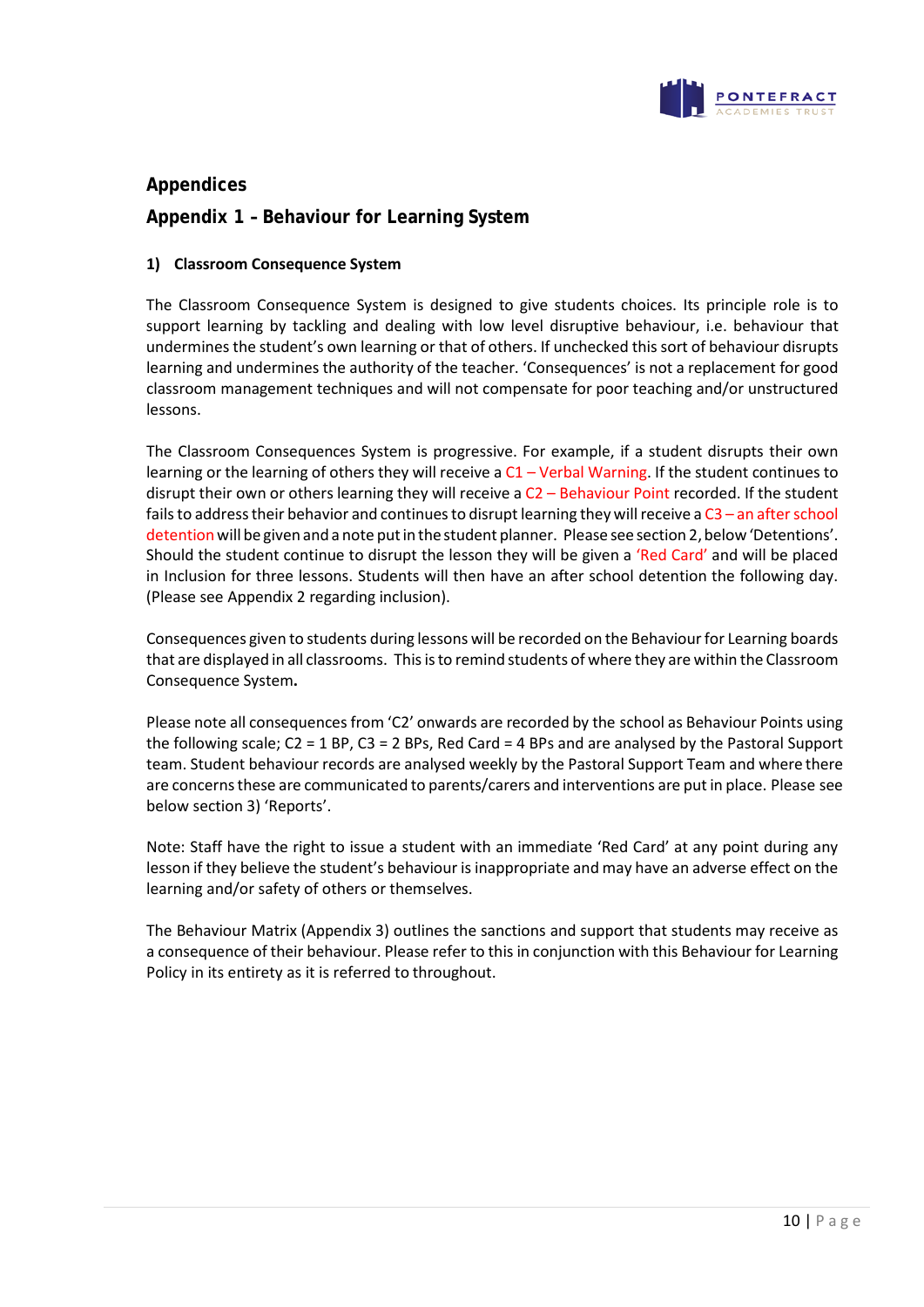

#### **2) Detention**

The school will issue a one hour detention for a breach of The Trust rules. Where possible, parents/carers will be notified in advance through the planner, phone call, email or text. One hour detentions start at 3.05 pm and finish at 4.05 pm. A one-hour detention will be issued for the following reasons:

- C3 during a lesson.
- Four C2s in one week.
- Red card during a lesson.
- Inappropriate behaviour during non-structured times.
- Inappropriate behaviour during travel to and from school.
- Being late to school twice in one term.
- Being late to lessons three times during a one-week period.
- Failing to complete homework on time or to an acceptable standard.

#### **Note: The School will determine what is inappropriate and unacceptable at all times.**

The school will issue a two-hour detention where a student fails to attend a one-hour detention. The two-hour detention will take place on the next available day. Where possible, parents/carers will be notified in advance through the planner, text, phone call or email. Two hour detentions start at 3.05 pm and finish at 5.05pm. If a student fails to attend a two-hour detention they will complete a day in inclusion until 5.05pm on the next available day. Two hour detentions will also be used for severe incidents.

Note: Under DfE guidelines, schools do not have to inform or require consent from a parent/carer in order for a student to complete a detention. (Please refer to the DfE's Behaviour and discipline in schools' guidance). However, we will try our best, where possible.

#### **3) Reports**

Behaviour Points accrued by students are monitored and analysed by the Assistant Head of School and the Pastoral Support Team on a weekly basis. To support students and address any behavioural concerns The Trust uses a report card system. There are three levels of report – Form Tutor (FT) report (green); Student Liaison Officer (SLO) report (yellow); Senior Leadership Team SLT report (red). Students will be placed onto one of these reports when they are issued with the relevant number of behaviour points (Trigger Points) based on the following thresholds during a term:

- $FT$  Report  $-15-19$ .
- $SLO 21 39$ .
- SLT Report 40+.

Students are to have their report signed every lesson and at the end of the day by the relevant member of staff. If a student receives a C1 – Red Card during their lesson the member of staff must record this on the report and record the incident in Bromcom and Classcharts.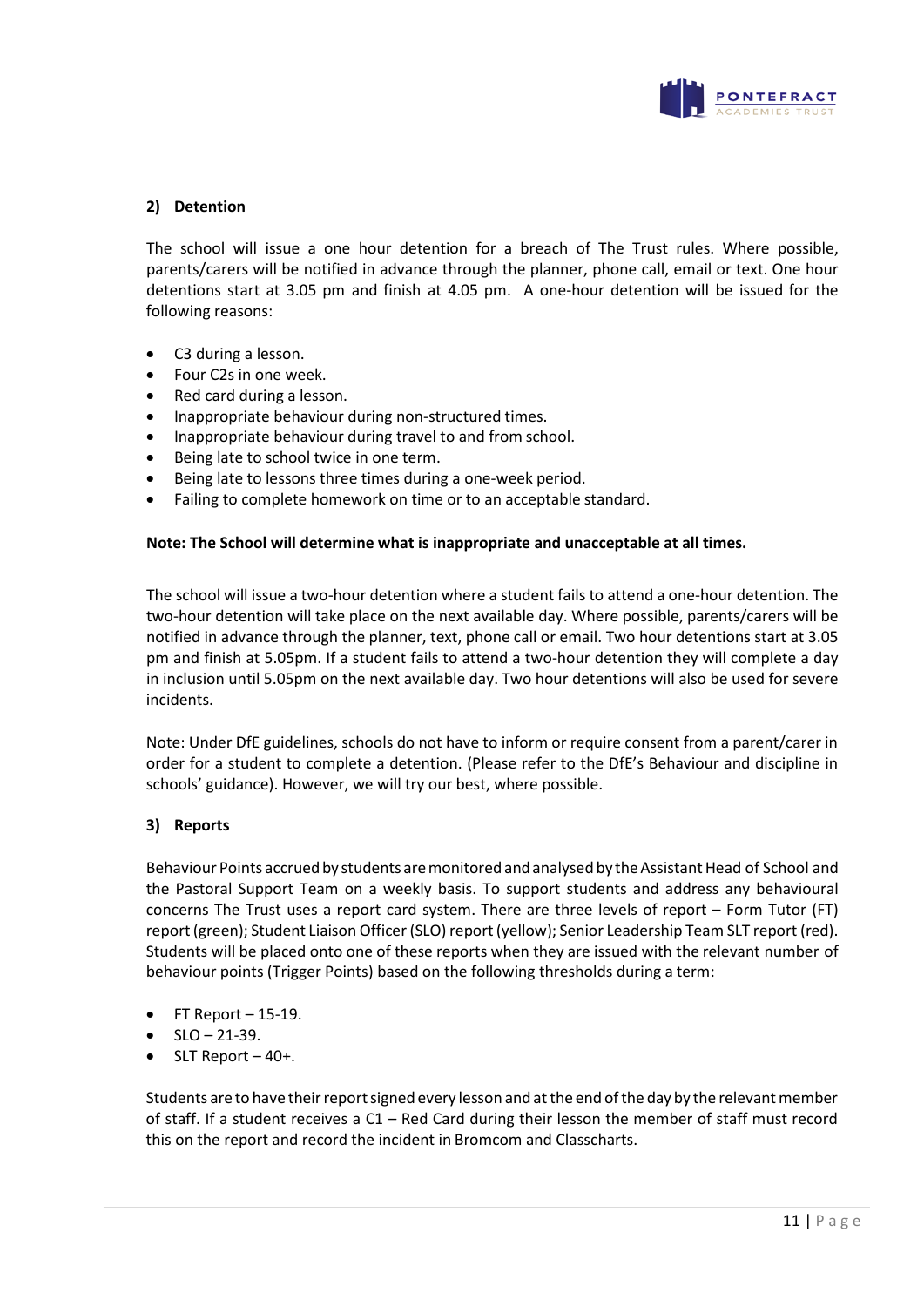

It is also a requirement that the report is signed by a parent/carer each day. Sanctions will be issued to students who fail to meet their targets. The sanctions depend on the type of report and the extent to which the targets have not been met. The table below outlines the sanctions for each level of report:

| Report                   | <b>Sanction</b>                                                    |  |  |  |
|--------------------------|--------------------------------------------------------------------|--|--|--|
| <b>Form Tutor Report</b> | One hour detentions at the discretion of the Form Tutor.           |  |  |  |
| <b>SLO Report</b>        | One day in inclusion until 4.05pm for failing to show the report   |  |  |  |
|                          | to a SLO at the end of the day.                                    |  |  |  |
|                          | Two hour detention if the report is lost.                          |  |  |  |
|                          | One hour detention if the report is not signed in any lesson.      |  |  |  |
|                          | One hour detention if a student is issued with a C3 or Red card    |  |  |  |
|                          | in any lesson.                                                     |  |  |  |
|                          | One day in inclusion until 4.05pm if a student is issued with two  |  |  |  |
|                          | or more C3s in a day.                                              |  |  |  |
| <b>SLT Report</b>        | One day in inclusion until 4.05pm for failing to show the report   |  |  |  |
|                          | to a member of SLT at the end of the day.                          |  |  |  |
|                          | Two hour detention if the report is lost.                          |  |  |  |
|                          | One hour detention if the report is not signed in any lesson.      |  |  |  |
|                          | One hour detention if a student is issued with a C3 or red card in |  |  |  |
|                          | any lesson.                                                        |  |  |  |
|                          | One day in inclusion until 4.05pm if a student is issued with two  |  |  |  |
|                          | or more C3s in a day.                                              |  |  |  |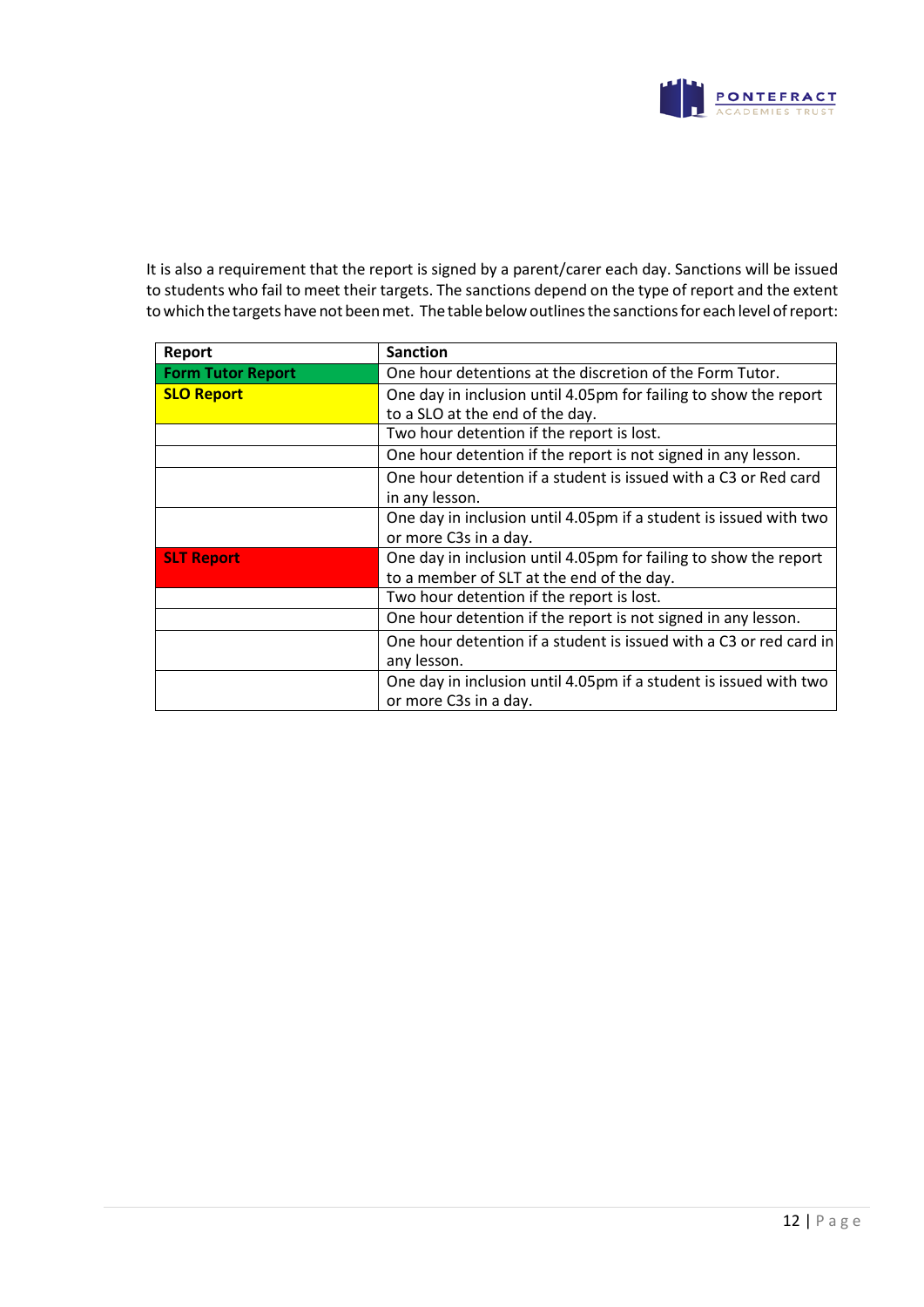

At the end of each term all students will be removed from report. Students will be taken off report during a term if their behaviour improves and they are issued with ten or fewer behaviour points over a three-week period.

Where The School feels that a student would benefit from being on report at the start of a term a Monitoring Report(purple)will be issued. Thisreport will be in place until one ofthe above thresholds is triggered. The following sanctions will be issued for students who fail to meet theirtargets:

| <b>Monitoring Report</b> | One day in inclusion until 4:05pm for failing to show    |  |  |
|--------------------------|----------------------------------------------------------|--|--|
|                          | the report to a SLO at the end of the day.               |  |  |
|                          | Two hour detention if the report is lost.                |  |  |
|                          | An hours detention if the report is not signed in any    |  |  |
|                          | lesson                                                   |  |  |
|                          | One hour detention if a student is issued with a C3 or   |  |  |
|                          | Red card in any lesson.                                  |  |  |
|                          | One day in inclusion until 4:05pm if a student is issued |  |  |
|                          | with two or more C3s in a day.                           |  |  |

Students will remain on Monitoring Report until the school deems it necessary to remove them.

Students who are persistently late to lessons will be placed on a report.

| <b>Late to Lessons Report</b> | First late = Detention until 4:05pm                                  |  |
|-------------------------------|----------------------------------------------------------------------|--|
|                               | Second late = Detention until 5:05pm                                 |  |
|                               | Third late = Detention until 5:05pm and parental<br>meeting with SLO |  |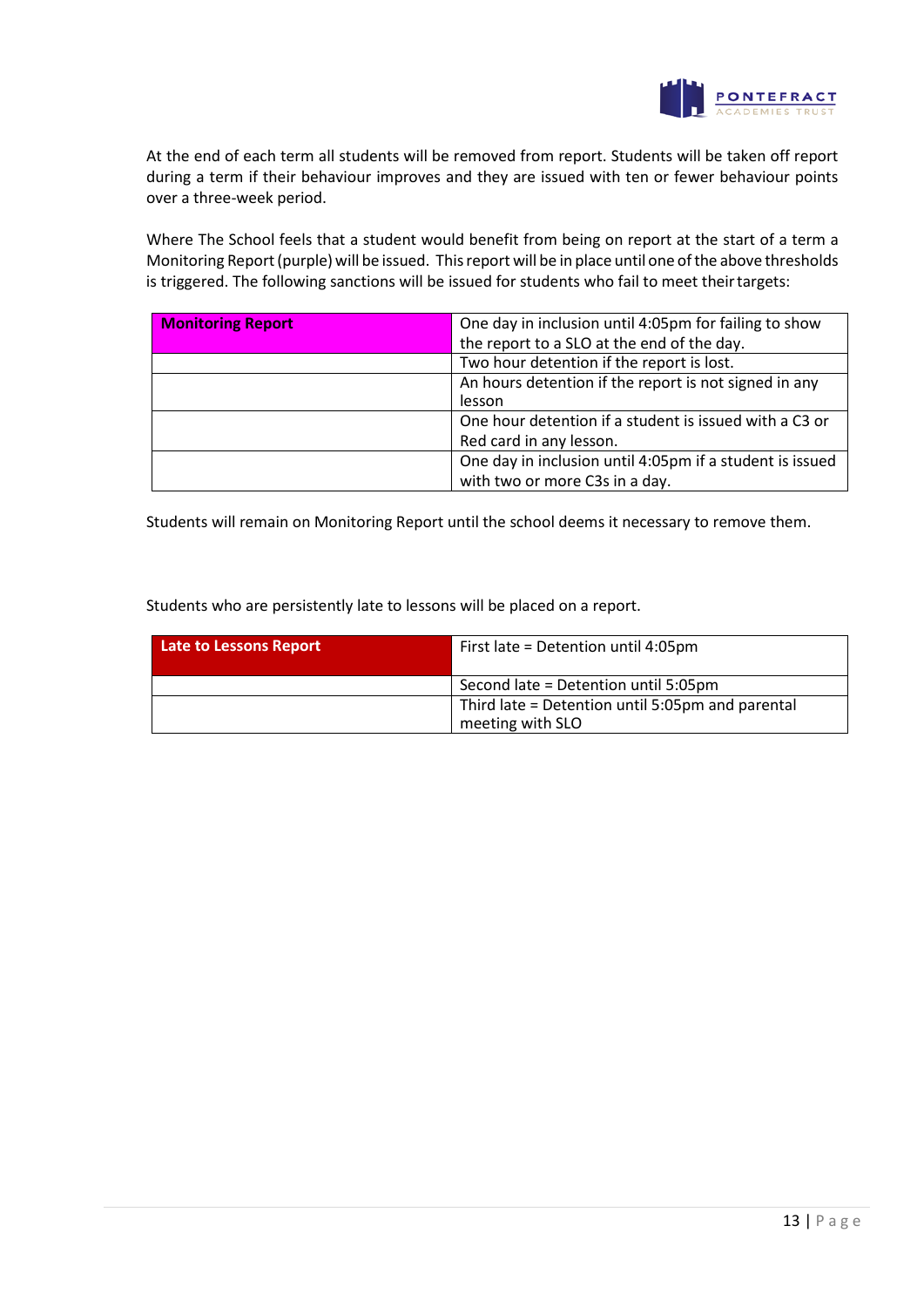

## **Appendix 2 – Rewards and Sanctions**

#### **Rewards Overview**

The power of praise, encouragement and reward is acknowledged as a prime motivator in maintaining high standards of behaviour within our schools. Students work better when they are affirmed for key aspects of the learning process. Praise, reward and encouragement should feature at all levels of school life. Our praise system shall be applied equitably across the age and ability range. It is clear that all students value a transparent and fair system that does not simply reward the disruptive for desisting from disruption.

Students thrive on rewards and praise; and staff should aim to praise and reward disproportionately more than issuing warnings or sanctions. Whilst our schools choose to give points, certificates, prizes amongst other things they also know that immediate positive praise is highly important and powerful.

#### **Students should be rewarded for:**

- Effort
- **Attendance**
- Kindness
- Attitudes
- **Participation**
- Achievement
- **Progress**
- Going the extra mile

#### **Rewards Events**

Reward assemblies take place in schools at the end of each term (half term) which ensures that good and improved behaviour is celebrated regularly and the positive culture is regularly re-enforced. Alongside this schools have additional celebratory events after school where parents and carers can attend.

#### Types of Rewards

Schools use a range of rewards including

- Behaviour points which add up to awards
- **Certificates**
- Cash vouchers
- Stars of the College
- Rewards trips
- Postcards home
- Head of school certificates
- Telephone calls home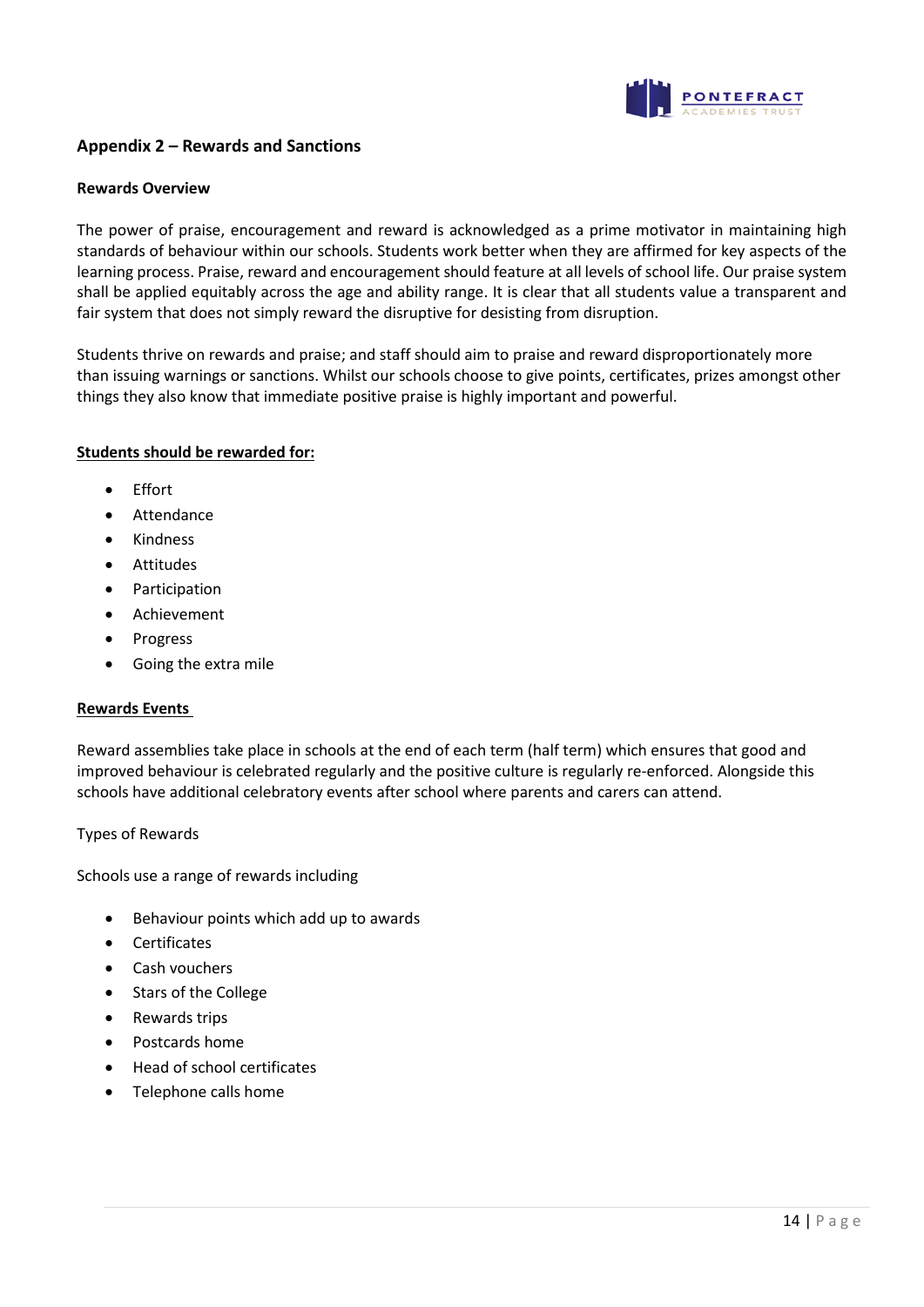

#### **Inclusion Environment**

Inclusion is a room where students work separately from their peers. It's a reasonable alternative to fixed term exclusions and ensures students are still in school.

Students work in booths whilst in the unit and complete work in line with what they would be completing in lesson wherever possible. They work in booths so they can focus on their learning and aren't tempted to distract themselves and others. In the first instance students will spend up to three lessons per day in Inclusion which will only ever extend to a full school day if their behaviour is unacceptable. Students come out of the room to have their lunch in a separate space.

The Behaviour Support worker runs the Inclusion room and works with students so they can gain an understanding of what went wrong and how they could approach the situation next time, helping them to gain an understanding of how they can change their behaviour. SLOs regularly visit students from their year groups and also have conversations with them about improving their behaviour.

#### **Reasonable adjustments**

- *A discussion must take place with the SENDCo before any child with significant additional needs is placed in exclusion.*
- A Bridge Facility is available which can act as an alternative to Inclusion. This is multi use area that can be used for vulnerable students where they can work separately from the rest of the school.
- SLOs may take their students on welfare walks during the day if this is necessary
- There are desks outside of booths available for students where working in a booth might be difficult due to sensory, physical or cognitive difficulties.

Students may be placed in inclusion for the following reasons:

- 'Red Card' from a lesson (please see section 2.1 Classroom Consequence System).
- A serious incident(s) classed as 'Red' and/or 'Grey' on the Behaviour Matrix.
- Repeated lates
- Truancy.
- Bullying.

Note: Students may be placed into inclusion for any serious breach of school rules. Please see Appendix 4.

Whilst in inclusion students must meet The Trust's expectations. Students who fail to meet these expectations will be made to repeat their day in inclusion on the next day and will stay until 5.05pm. Should a student continue to display unacceptable behaviour whilst in inclusion then a Fixed Term Exclusion will be given.

Any subsequent failures whilst in inclusion or refusals to engage will result in a Fixed Term Exclusion in line with The Trust's Exclusion Procedure (see Appendix 5: Exclusions).

Students who are excluded for failing to meet the inclusion expectations will be required to successfully complete a minimum of a full day in inclusion until 5.05pm on theirreturn.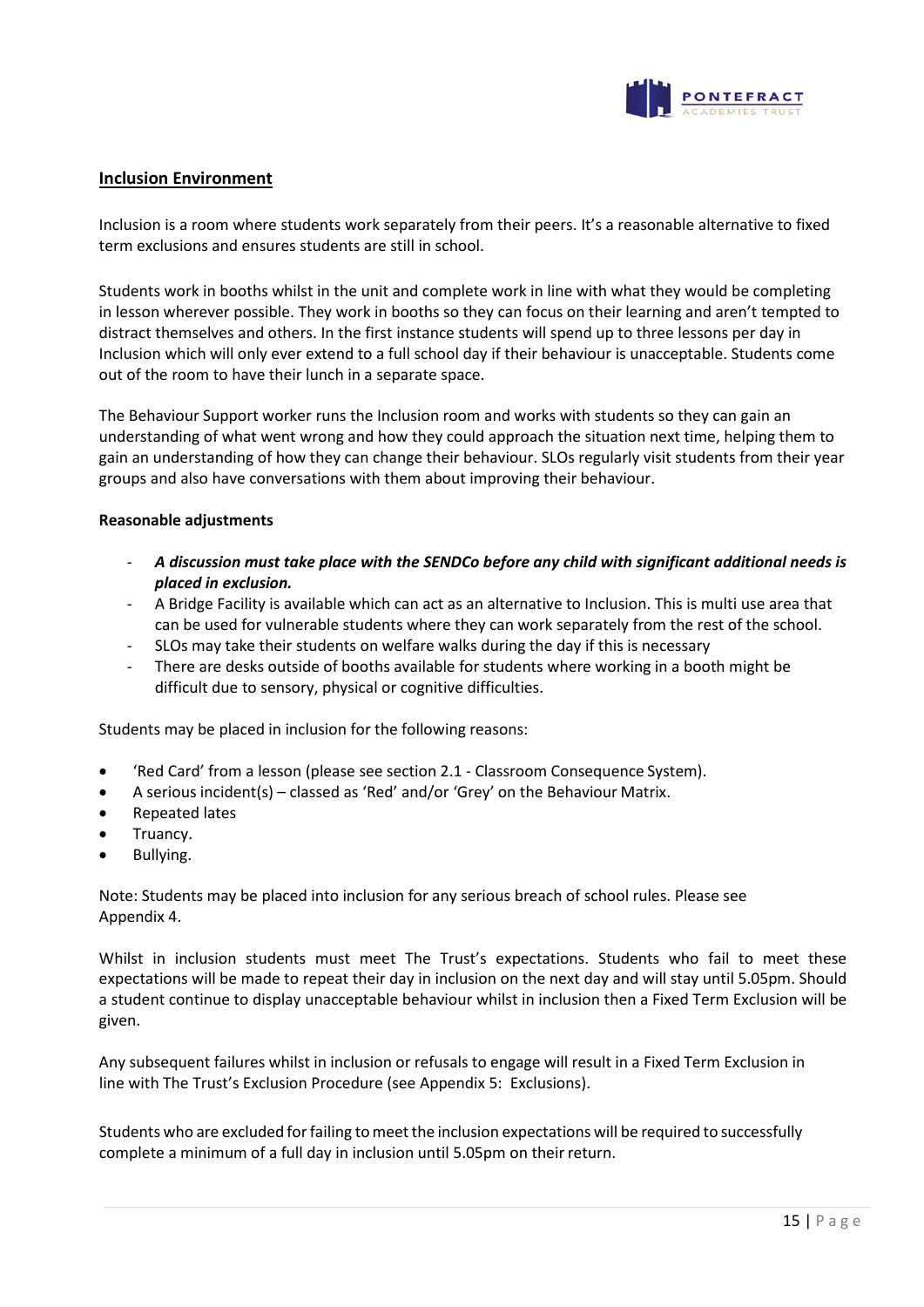

Inclusion data is monitored and analysed by SLT and pastoral teams. The school inclusion 'Trigger Points' are followed:



During the meetings due to students meeting trigger points, strategies to improve behaviour are discussed and implemented. Consideration if any learning assessments need to take place in order to evaluate if the student has any additional learning needs.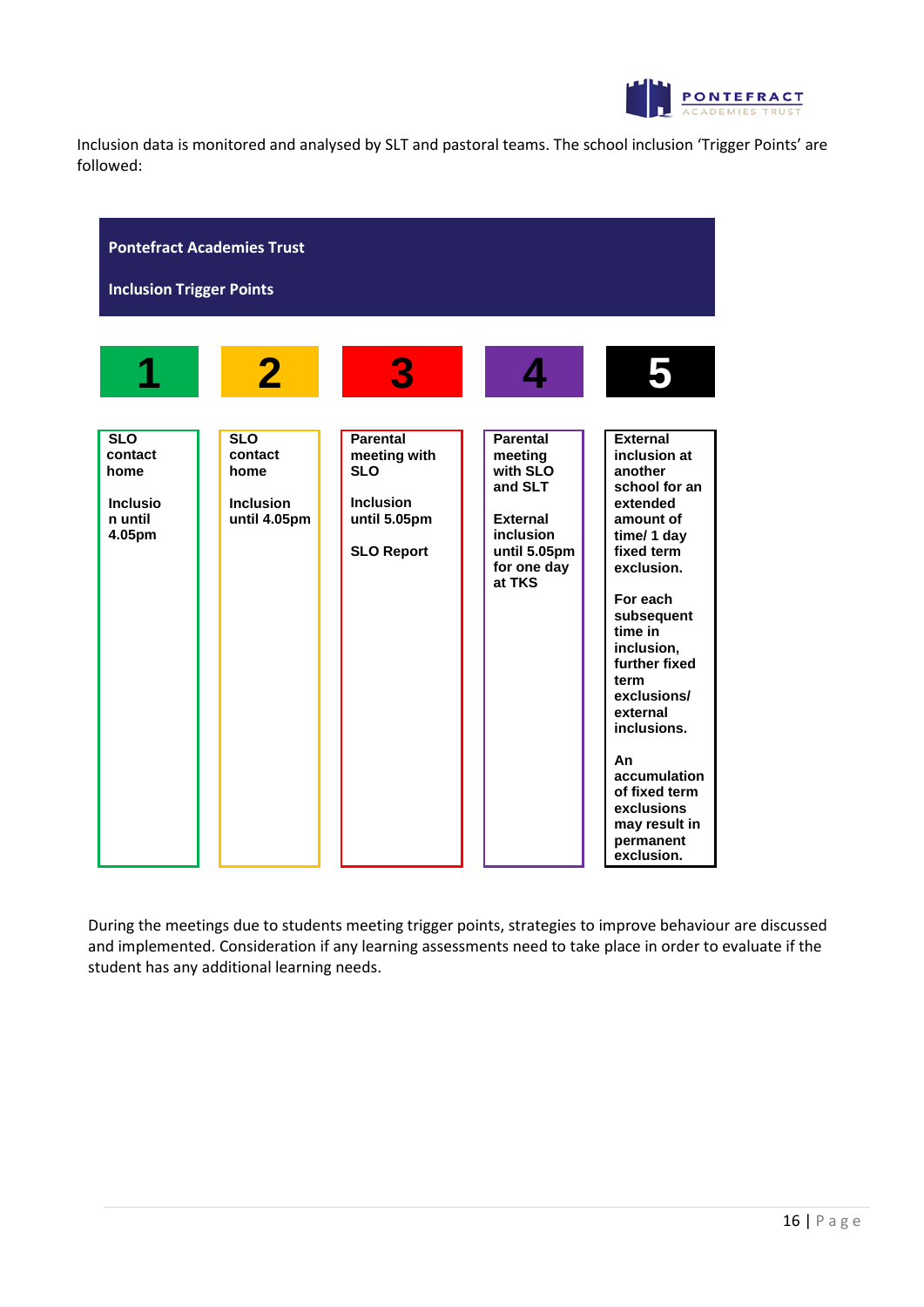

Discussion with student.

2 hour detention. All staff Discussion with student.

# **Appendix 3 – Behaviour Matrix**

Poor behaviour on corridor/ social times/

Failure to bring correct PE kit 1 hour detention. Teacher

to and from school.

Pontefract Academies Trust has very high standards and expectations and believes that students have the capacity to achieve their full potential. Disruption to learning is defined as any act that has a negative impact on their own or others learning.

| <b>Description of behaviour</b>                                       | <b>Appropriate action</b>                                                 | <b>By</b>        | <b>Parental support</b>             |  |  |  |  |
|-----------------------------------------------------------------------|---------------------------------------------------------------------------|------------------|-------------------------------------|--|--|--|--|
|                                                                       |                                                                           | whom?            |                                     |  |  |  |  |
| Green<br>No behaviour concerns                                        |                                                                           | <b>All Staff</b> | Praise and reward                   |  |  |  |  |
|                                                                       |                                                                           |                  |                                     |  |  |  |  |
|                                                                       |                                                                           |                  |                                     |  |  |  |  |
| White                                                                 |                                                                           | All Staff        |                                     |  |  |  |  |
| C1- Disruption to own or others                                       | Verbal warning and name is<br>recorded on consequence board               |                  | No action required                  |  |  |  |  |
| learning                                                              |                                                                           |                  |                                     |  |  |  |  |
| Yellow                                                                |                                                                           |                  |                                     |  |  |  |  |
| C2- Further disruption to own or others learning- 1 Behaviour point   |                                                                           |                  |                                     |  |  |  |  |
| <b>Defiance</b>                                                       | Further warning and name moved                                            | <b>All staff</b> | Discussion with student.            |  |  |  |  |
| <b>Talking</b>                                                        | up to C2 on consequences board.                                           |                  |                                     |  |  |  |  |
| <b>Shouting out</b>                                                   |                                                                           |                  |                                     |  |  |  |  |
| Refusal to work or inadequate work                                    |                                                                           |                  |                                     |  |  |  |  |
| <b>Eating in class</b>                                                |                                                                           |                  |                                     |  |  |  |  |
| H Homework<br>coursework-<br><b>or</b>                                | 1 hour detention                                                          | <b>All staff</b> | <b>Ensure homework is completed</b> |  |  |  |  |
| forgotten/ substandard.                                               |                                                                           |                  | and student attends detention.      |  |  |  |  |
| Equipment                                                             | Further warning, name moved up to                                         | <b>All staff</b> | Discussion with student and         |  |  |  |  |
|                                                                       | C2 on consequences board and                                              |                  | purchase/ provide equipment.        |  |  |  |  |
|                                                                       | borrow correct equipment.                                                 |                  |                                     |  |  |  |  |
| <b>Confiscation of banned items</b>                                   | Item disposed of or confiscated.                                          | <b>All staff</b> | Discussion with student and         |  |  |  |  |
|                                                                       | Students can collect confiscated                                          |                  | ensure banned item is not           |  |  |  |  |
|                                                                       | items at 3.05pm. If an item has                                           |                  | brought into the academy            |  |  |  |  |
|                                                                       | been confiscated more than once, a                                        |                  | again.                              |  |  |  |  |
|                                                                       | parent will need to collect the item                                      |                  |                                     |  |  |  |  |
|                                                                       | from the academy.                                                         |                  |                                     |  |  |  |  |
| Poor standard of uniform                                              | Uniform rectified/ confiscated.                                           | <b>All staff</b> | Discussion with student and         |  |  |  |  |
|                                                                       | <b>Wearing Uniform Incorrectly -</b><br>1hour detention. Students are not |                  | ensure student follows academy      |  |  |  |  |
|                                                                       | permitted to attend lessons if they                                       |                  | uniform policy.                     |  |  |  |  |
|                                                                       | do not meet our uniform                                                   |                  |                                     |  |  |  |  |
|                                                                       | expectations.                                                             |                  |                                     |  |  |  |  |
| Late to school                                                        | x1 termly: Verbal warning                                                 | All              | <b>Ensure student arrives to</b>    |  |  |  |  |
|                                                                       | x2 termly: 1 hour detention. SLO to                                       | staff            | academy on time.                    |  |  |  |  |
|                                                                       | communicate home to discuss                                               | PL/              | <b>Ensure student arrives to</b>    |  |  |  |  |
|                                                                       | persistent lateness.                                                      | <b>EWO</b>       | academy on time and discuss         |  |  |  |  |
|                                                                       | X3 or more termly: 2 hour detention                                       | PL/              | with PL. Meet with PL/ EWO          |  |  |  |  |
|                                                                       | and meeting with SLO.                                                     | <b>EWO</b>       | and agree action.                   |  |  |  |  |
| Late to lessons (x3 weekly)                                           | 1 hour detention.                                                         | <b>All staff</b> | Discussion with student.            |  |  |  |  |
|                                                                       |                                                                           |                  |                                     |  |  |  |  |
| <b>Amber</b>                                                          |                                                                           |                  |                                     |  |  |  |  |
| C3- Further disruption to own or others learning- 2 Behaviour points. |                                                                           |                  |                                     |  |  |  |  |
| Continued disruption in class after being                             | 1 hour detention.                                                         | All staff        | Discussion with student.            |  |  |  |  |
| issued a C2.                                                          |                                                                           |                  |                                     |  |  |  |  |
| In direct foul language/swearing                                      | 1 hour detention.                                                         | All staff        | Discussion with student.            |  |  |  |  |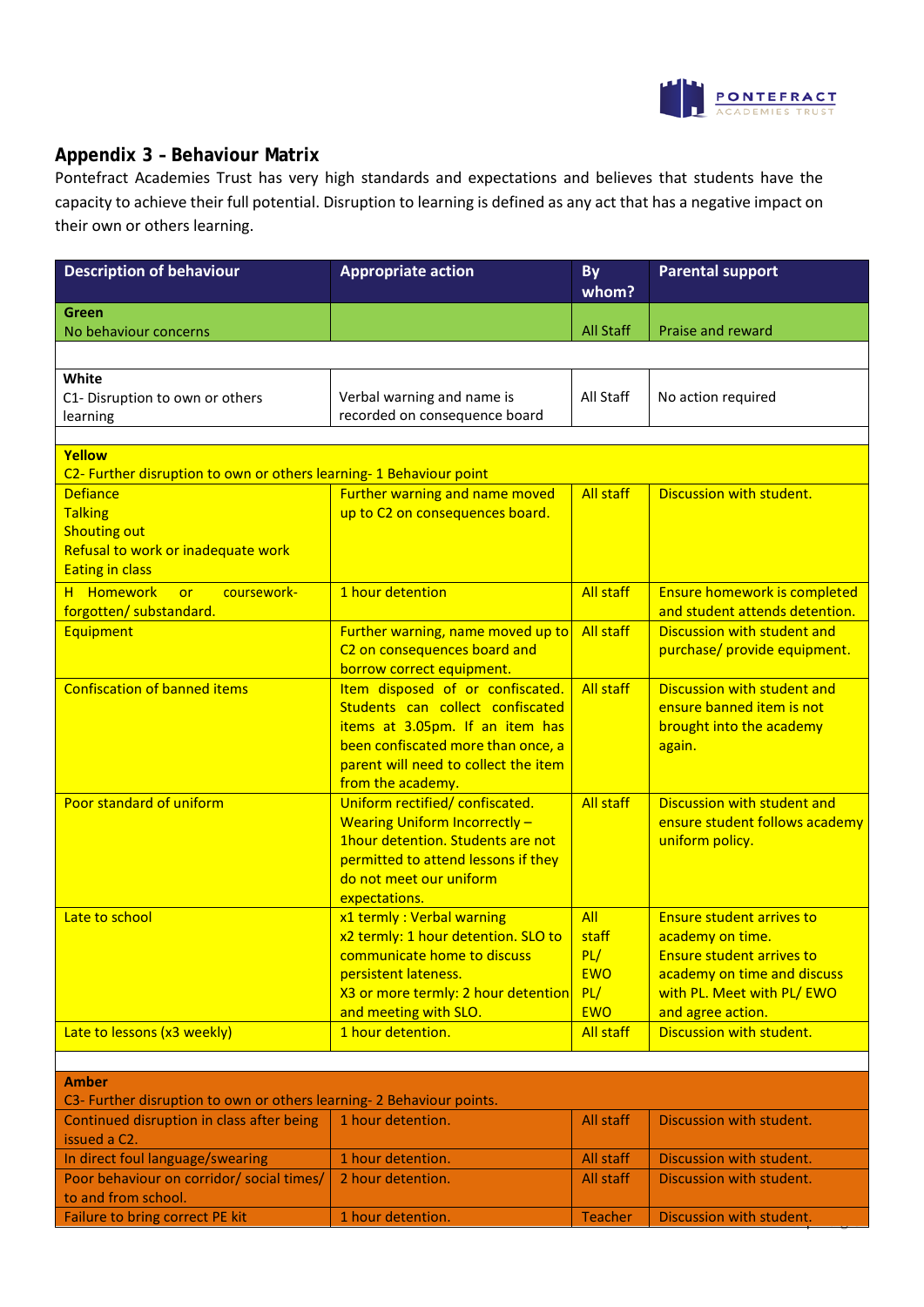

٦

| <b>Red</b>                                             |                                                                                                                                                |                        |                                                                                           |  |  |  |  |
|--------------------------------------------------------|------------------------------------------------------------------------------------------------------------------------------------------------|------------------------|-------------------------------------------------------------------------------------------|--|--|--|--|
| Serious behaviour issue- 4 behaviour points            |                                                                                                                                                |                        |                                                                                           |  |  |  |  |
| <b>Continued disruption after being issued</b><br>a C3 | Removed from lesson and placed in<br>inclusion for 3 lessons. Extra time<br>may be added if students do not<br>meet expectations in inclusion. | SLO/SLG                | <b>Discussion with SLO and discuss</b><br>with student expectations and<br>consequences.  |  |  |  |  |
| <b>Missed 1 hour detention</b>                         | Placed in 2 hour detention. SLO to<br>communicate home.                                                                                        | SLO//SLG/<br><b>CL</b> | Discussion with SLO to discuss<br>student expectations and<br>consequences.               |  |  |  |  |
| <b>Smoking</b>                                         | Placed in inclusion for 1 day until   SLO<br>3.05pm. 1 hour detention the<br>following day. SLO to communicate<br>home.                        |                        | <b>Discussion with SLO to discuss</b><br>with student expectations and<br>consequences.   |  |  |  |  |
| <b>Truancy</b>                                         | Placed in inclusion for 1 day until<br>3.05pm. 1 hour detention the<br>following day. SLO to communicate<br>home.                              | SLO/EWO                | Discussion with SSO/SLO/EWO<br>and discuss with student<br>expectations and consequences. |  |  |  |  |

#### **Severe**

Severe level sanctions can only be determined by SLT. The range of sanctions considered are shown in brackets against behavioural concerns as a guide. . Parents and Carers are informed in all cases.

| Failure to meet expectations in inclusion (2-5)                                    | Inclusion room $+1$ hour detention $+$ SLT<br>1)  |
|------------------------------------------------------------------------------------|---------------------------------------------------|
|                                                                                    | meeting with parent to discuss issue.             |
| Failure to attend 2 hour detention (1-3)                                           | Inclusion room $+$ 2 hour detention $+$ SLT<br>2) |
|                                                                                    | meeting with parent to discuss issue.             |
| Persistent red cards (1-5)                                                         | External inclusion (Offsite) +<br>3)              |
|                                                                                    | inclusion room on return. SLT                     |
|                                                                                    | meeting with parent to discuss                    |
|                                                                                    | issue.                                            |
| Violence or assault (1-5)                                                          | Fixed term exclusion + SLT meeting with<br>4)     |
|                                                                                    | parent to discuss issue.                          |
| Drug/alcohol abuse (4-5)                                                           | Permanent exclusion and or/managed<br>5)          |
|                                                                                    | move to another school.                           |
| Offensive weapons (4-5)                                                            |                                                   |
| Abusive/threating behaviour (2-5)                                                  |                                                   |
| Damage to property or theft (2-5)                                                  |                                                   |
| Drug Dealing (5)                                                                   |                                                   |
| Bullying: emotional, physical, racial, sexual, homophobic, verbal, and cyber (1-5) |                                                   |
| Inappropriate sexualized conduct (1-5)                                             |                                                   |

**The behaviour concerns listed in the behaviour matrix are not an exhaustive list. Any other behaviours which have a negative impact on learning or damage the reputation of the school or Trust will be sanctioned at a level which the academy or Trust deems most appropriate.**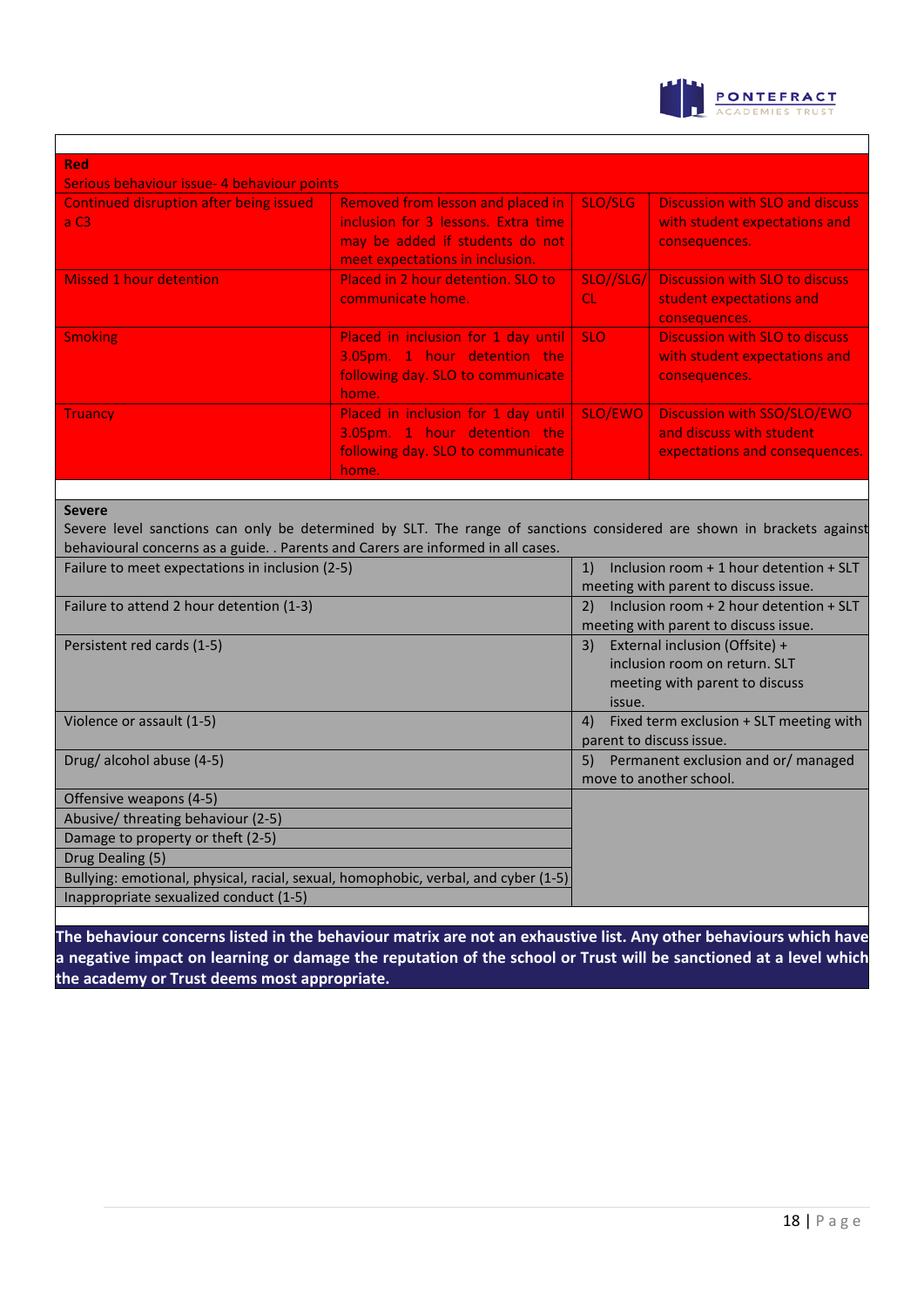

# **Appendix 4 – Serious Breach of School Rules**

#### **All decisions to exclude are serious and only taken as a last resort or where the breach of The Trust rules is serious.**

#### **The following are given as examples and is not an exhaustive list** :

- Failure to comply with a reasonable request from a senior member of staff. E.g. repeated failure to wear school uniform which has been provided (where possible) for a student who is wearing incorrect uniform is regarded as failure to comply with a reasonable request.
- Breaches of health and safety rules.
- Verbal abuse of staff, other adults or students.
- Possession of drugs or drug related paraphernalia and/or alcohol related offences.
- Failure to comply with the requirements of the 'Consequence System' see section 2above.
- Wilful damage to property.
- Homophobic or racist bullying.
- Bullying.
- Sexual misconduct.
- Theft.
- Making a false allegation against a member of staff.
- Behaviour which called into question the name of The Trust.
- Persistent defiance or disruption.
- Minor assaults or fighting that is not premeditated or planned.
- Other serious breaches of school rules.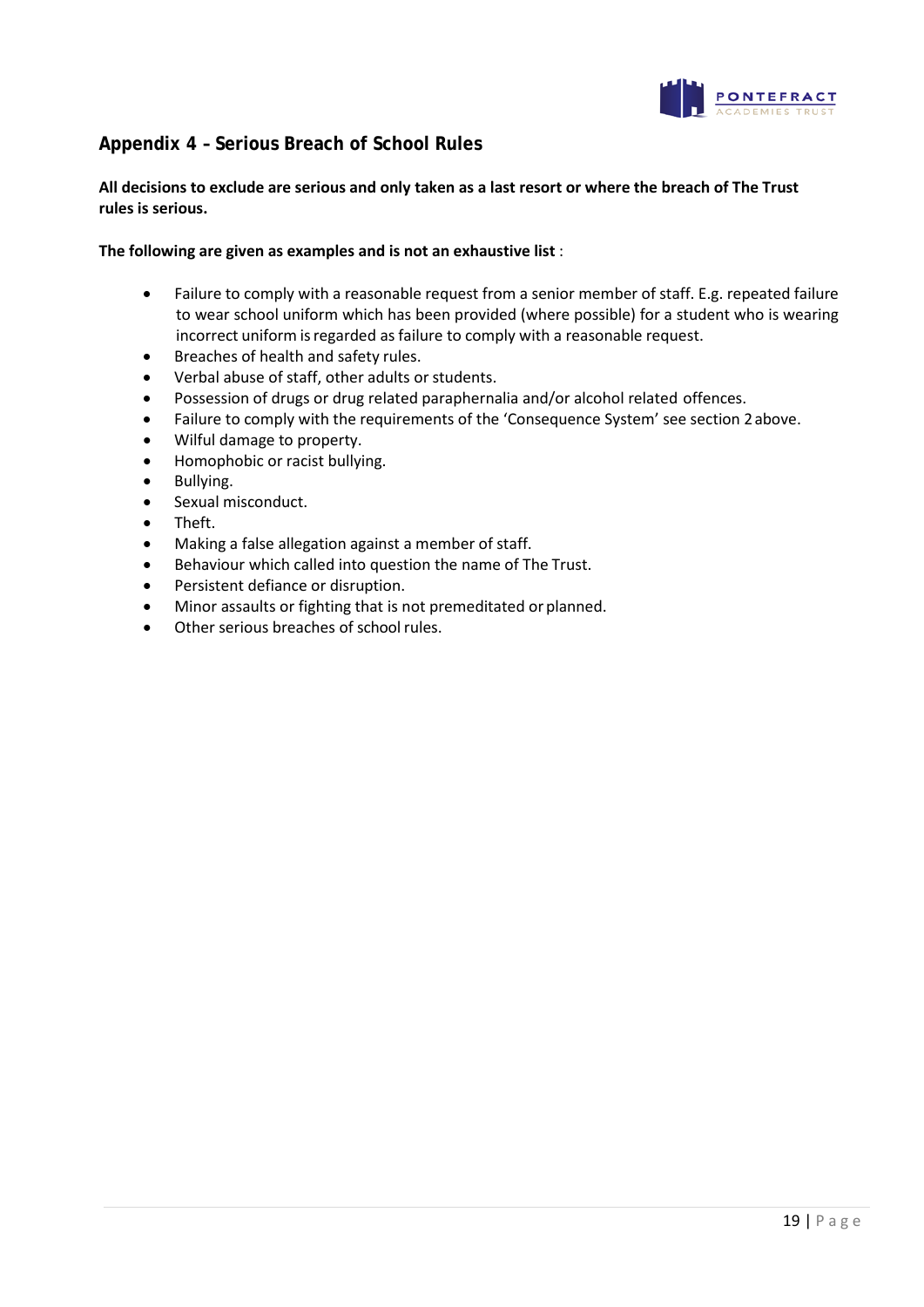

## **Appendix 5 – Exclusions and alternatives to exclusions**

**'Good discipline in schools is essential to ensure that all pupils can benefit from the opportunities provided by education. The Government supports Heads of Schools in using exclusion as a sanction where it is warranted.'**

(DfE Exclusion from maintained schools, academies and pupil referral units in England 2017

#### **1) Fixed Term Exclusions**

The School will use Fixed Term Exclusions when student behaviour seriously and negatively impacts on the learning and/or safety of students. Fixed Term Exclusions will also be used when the good order of The Trust is threatened and/or student behaviour could potentially damage the reputation of The Trust.

The Head of School (and the Deputy Head of School, Assistant Head of School at the discretion of the Head of School) may exclude for the following reasons:

- Serious breaches of The Trust rules (for example see Appendix 4).
- Repeated breaches of The Trust rules.
- Refusal to engage with inclusion.
- Repeated disruption whilst in inclusion.
- Five occasions in inclusion.

The number of days students are excluded for will be at the discretion of the Head of School.

Fixed Term Exclusion data is closely monitored by the Deputy Head of School in conjunction with the Assistant Head of School and Pastoral Support Team. It is the responsibility of the Pastoral Assistant Head of School to report to the Senior Leadership Team on exclusions and ensure that the process has the desired positive impact on both standards in The School and on the majority of students involved in the process.

The Trust is keen to ensure a balance is met, between the use of Fixed Term exclusions to deal with persistent disruption, and their impact on the individual's ability to re-engage with their learning. For this reason, it has been decided to use a maximum Fixed Term Exclusion period of five days for any single incident in the process.

No student will receive greater than 45 days' exclusion in any one academic year. Please note that the Head of School also retains the right to permanently exclude a student for persistent disruption and defiance even if they have not reached 45 days. In addition, the Head of School retains the right, at any time, to permanently exclude those students who persistently cause disruption to the learning of others.

#### **2) Offsite Inclusion**

In some cases, off site inclusion may be considered as an alternative to fixed term exclusions. Schools in the trust work with other schools to in their locality so that students can spend time off site in other school's inclusion rooms. This may be used to avoid prolonged fixed terms and ensures that good order is maintained, a consequence is issued but a student can remain in supervised care.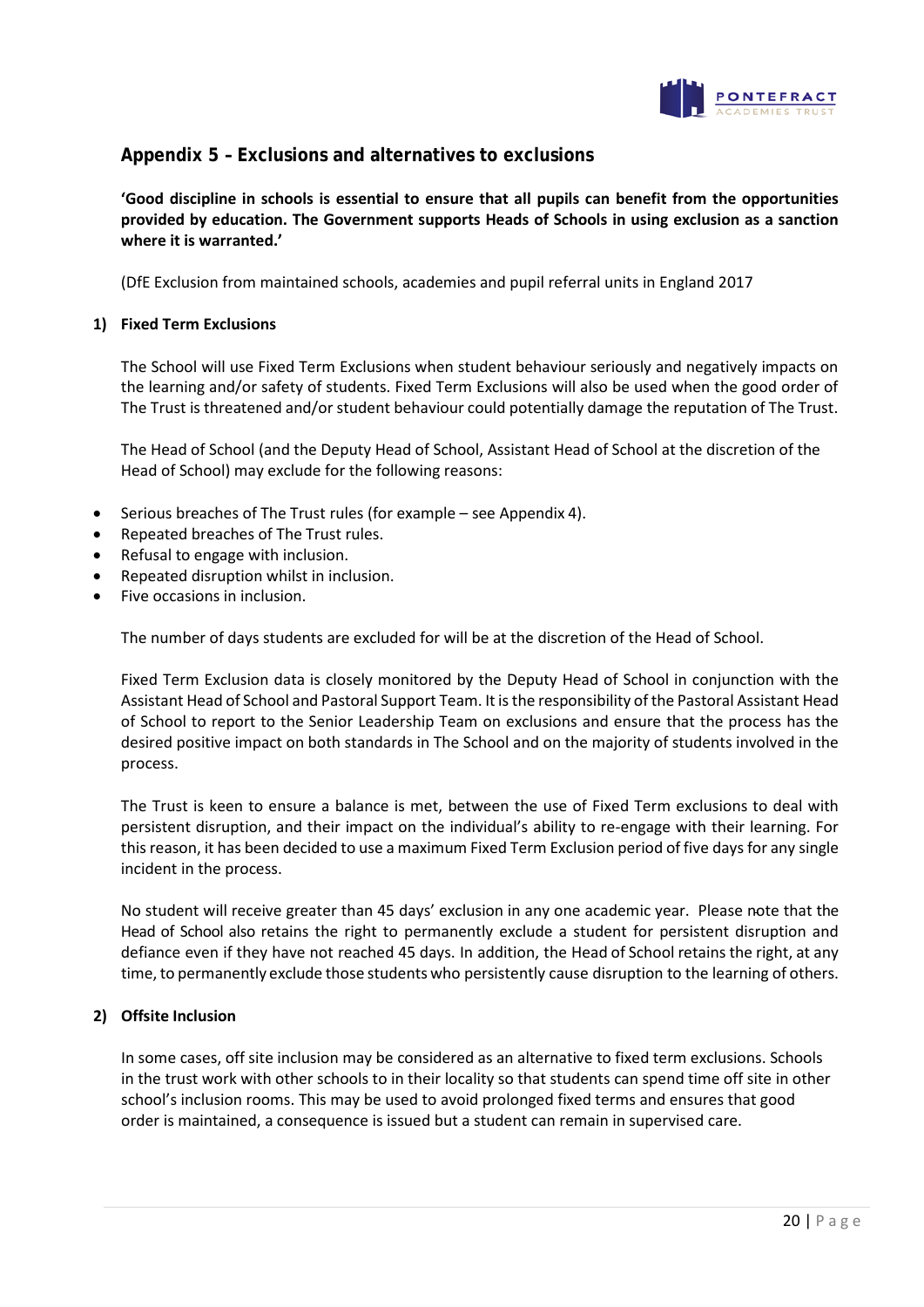

#### **3) Permanent Exclusion**

**'A decision to exclude a pupil permanently should only be taken:**

- in response to serious or persistent breaches of the school's behaviour policy; and
- **where allowing the pupil to remain in school would seriously harm the education or welfare of the pupils or others in the school.'**

(DfE 'Exclusion from maintained schools, academies and pupil referral units in England 2017

The Head of School will make the judgment, in exceptional circumstances, where it is appropriateto permanently exclude a child for a first or 'one-off' offence. These offences might include:

- a) Serious actual or threatened physical assault against another student or a member of staff.
- b) Sexual abuse or assault.
- c) Supplying an illegal drug.
- d) Possession of an illegal drug with intent to supply.
- e) Carrying an offensive weapon (see definition below).
- f) Making a malicious serious false allegation against a member ofstaff.
- g) Potentially placing students, staff and members of the public in significant danger or at risk of significant harm.

These instances are not exhaustive, but indicate the severity of such offences and the fact that such behaviour can affect the discipline and well-being of The Trust community.

The Head of School may also permanently exclude a student for:

- One of the above offences.
- Persistent disruption and defiance including bullying (which would include racist or homophobic bullying).
- Repeated possession and/or use of an illegal drug or drug paraphernalia on school premises.
- Any serious incident which the school deems to be of an extremist nature.
- An offence which is not listed but is, in the opinion of the Head of School, so serious that it will have a detrimental effect on the discipline and well-being of the school community.

In addition, the School also considers the following to be serious incidents resulting in the permanent exclusion of a student:

- h) Deliberate activation of the fire alarm without good intent.
- i) Repeated or serious misuse of The School computers by hacking or other activities that compromise the integrity of the computer network.
- j) Repeated verbal abuse of staff.
- k) Persistent disruption and defiance that may or may not be directly linked to the Classroom Consequences System.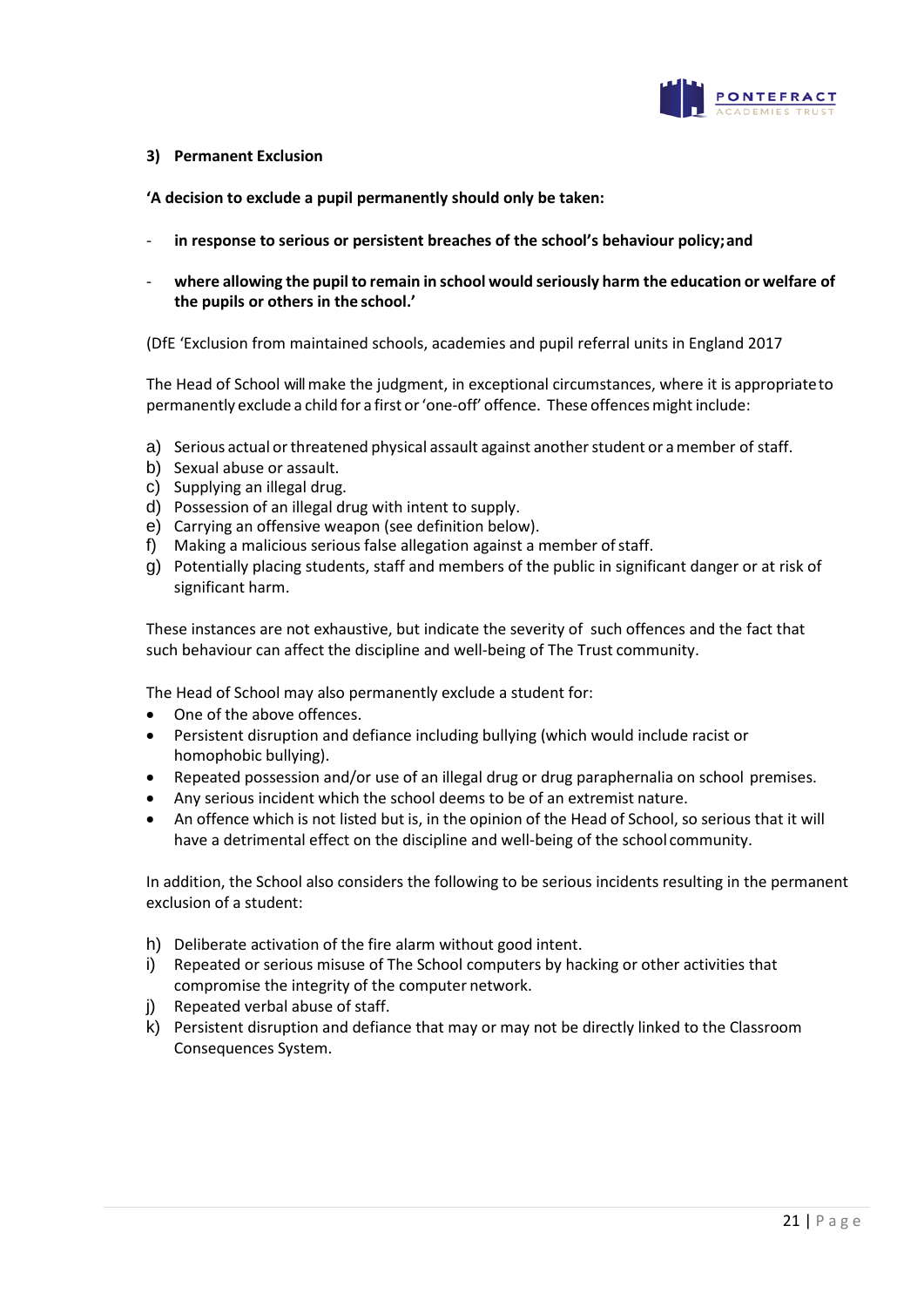

#### **4) Offensive Weapons - Definition**

The School has determined that, in addition to legislative guidance, any knife, irrespective of length, constitutes an offensive weapon and should not be brought into the School.

In addition to knives; axes, BB guns, air guns, GATT guns, catapults,slings, etc., will also be deemed to be offensive weapons. Other types of offensive weapons will include lengths of pipe, bats, other blunt instruments, or items judged by the Head of School, senior leaders or thegoverning body to be carried with the intention to inflict injury on another individual – this would include blades removed from pencil sharpeners, etc.

#### **5) Phased Reintegration Timetable**

As an alternative to exclusion a Head of School may, in exceptional circumstances, make use of a phased reintegration to support a student. The phased reintegration will be for an agreed, fixed period of time, for example one half term. In the last week of the agreement it will be reviewed by the School and parents. An example of a Phased Reintegration Agreement between The School, student and parent/carer is shown on the following page.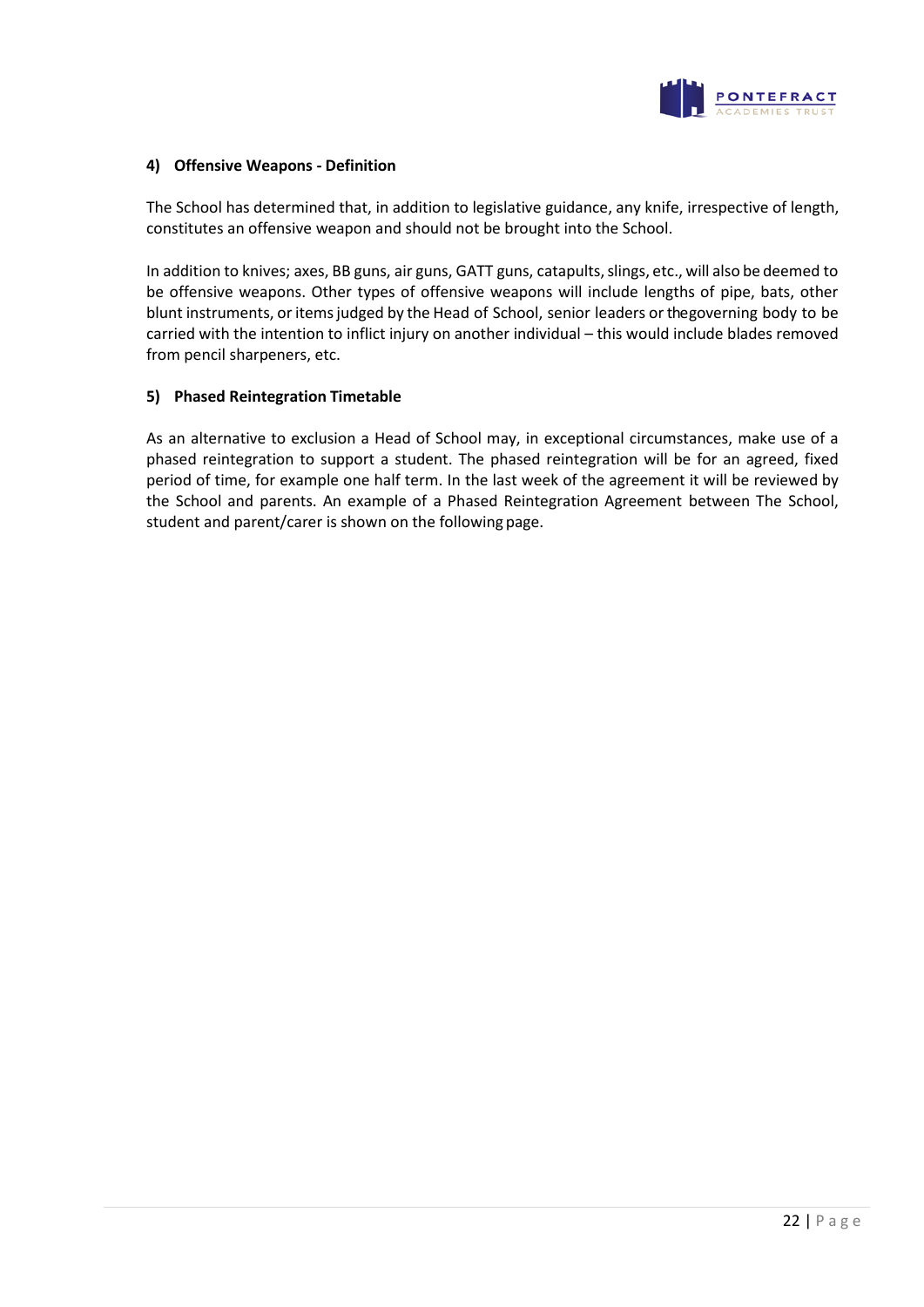

# **WAKEFIELD LA - Phased Reintegration Plan Agreement between School & Parent / Carer & SENART/ REACH (if applicable)**

#### **Guidance on the use of a Phased Reintegration Plan**

**The Local Authority has a duty to ensure that all children of compulsory school age who are not receiving a suitable full-time education do so unless they are deemed to be medically unfit to do so or it is otherwise considered to be in the best interests of the child's mental or physical health not to. Schools have a duty to provide full-time education to all pupils on their school roll. As a rule, schools are only permitted to provide less than full-time education including placing a pupil on a Phased Reintegration Plan (previously known as part-time timetables) in very exceptional circumstances.**

**Schools are advised to use the attached proforma for recording the use of a Phased Reintegration Plan. Schools should take account and act upon the following guidance in order to continue to improve standards of educational attainment, safeguard the wellbeing of all children and young people and reduce potential claims againstthe school in respect of a failure to educate.Ofsted recommend that all schools and academies should inform the LA of all pupils who have part time educationarrangements in order that the Local Authority can collect and monitor data about all children of compulsory school age who are not accessing full-time education (ref: Pupils Missing Out on Education. Ofsted November 2013).**

**Phased Reintegration Plans (\*previously called Partial Timetables) should only be used in the most exceptional circumstances and must meet the criteria below.**

**In addition, phased reintegration plans should be used for the minimum amount of time, have a clear start and end date and should only be used with parental consent.**

**Schools need to be satisfied that they can meet all the criteria below before placing the pupil on a phased reintegration plan to ensure safeguarding responsibilities are followed and that pupils still have access to full time education.**

- Schools should only be using phased reintegration plan\* as a temporary means of managing the impact of challenging behaviour or responding to and preventing increasing disaffection;
- Schools must be satisfied that a phased reintegration plan is an appropriate intervention given the needs of the pupil. There must be a clear and evidenced rationale for considering a phased reintegration plan as an intervention aimed at supporting the needs of the pupil.
- Schools must **not** pursue a phased reintegration **without parental permission** as this can be construed as an unofficial exclusion which is unlawful as the parent has not requested leave fortheir child and/or the school could be regarded as preventing the pupil from accessing the curriculum.
- Schools wishing to establish a phased reintegration plan need to consider their position in the context of legal requirements outlined above. In particular, schools should ensure that the decision is taken as part of a planned strategy that covers all the elements below: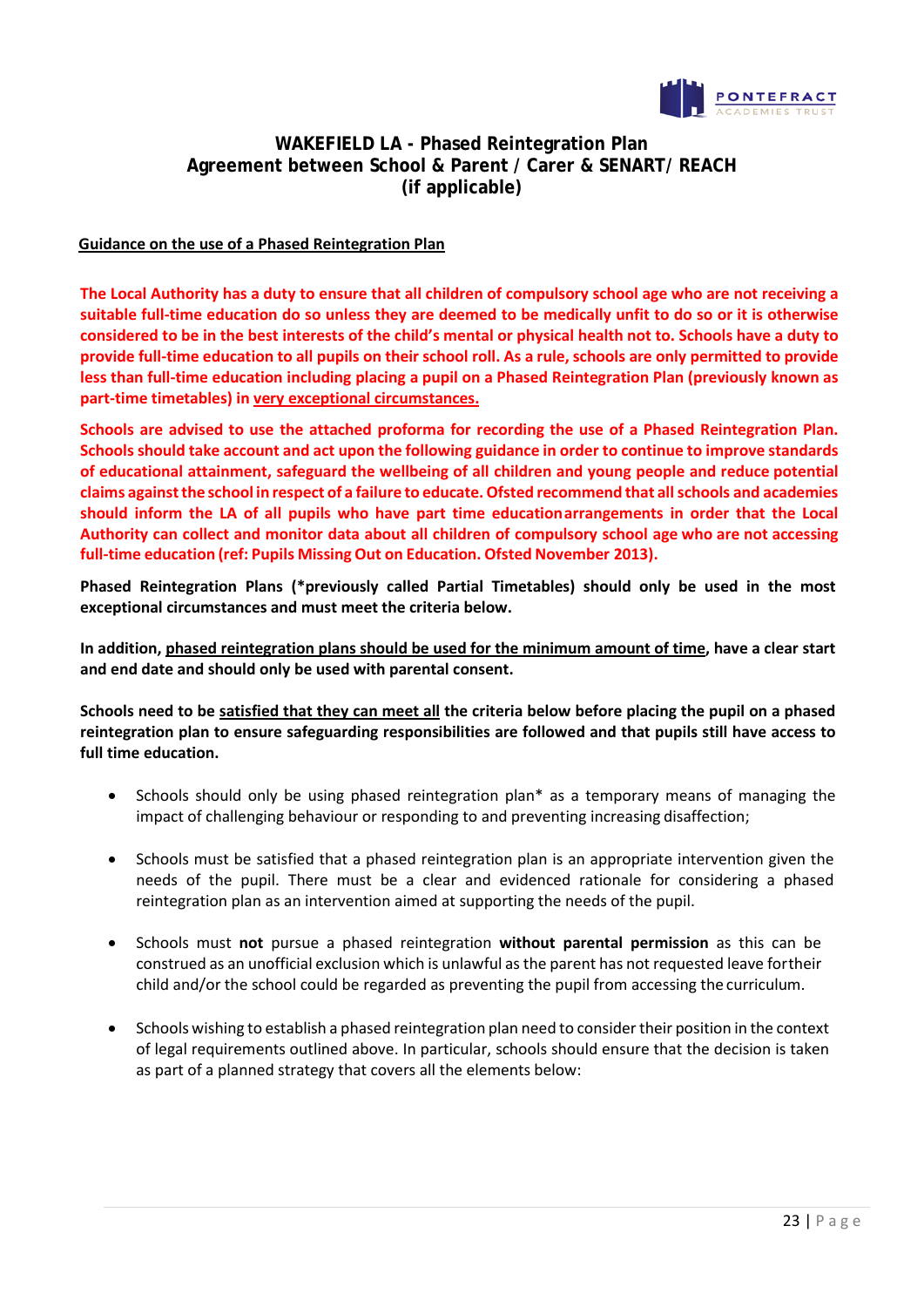

- $\checkmark$  is taken in the best interests of the child and has the approval and written agreement of parents/carers or inthe case of a LAC, the social worker/ REACH Team
- $\checkmark$  Has as its principal purpose the successful reinstatement of the pupil's full time school attendance, reintegration and inclusion;
- Is undertaken within the context of a Pastoral Support Plan (PSP), Individual Education Plan (IEP) or Common Assessment Framework (CAF);
- Complies with the health and safety needs of the pupil i.e. the school is satisfied that suitable arrangementsare in place to meet the pupil's care needs when not at school;
- Provides appropriate work for the pupil when not in school which is then marked and relevantfeedback provided;
- $\checkmark$  Is time limited, with a clear target of resuming full-time education within a period no longer than a half term, preferably over a period in which the time in school increases steadily and incrementally in order toprevent further disaffection;
- $\checkmark$  Ensures annual reviews/ PEPs are held at the appropriate time for all pupils with an EHCP/PEP and consent should be sought from SENART/Social Worker/REACH before proceeding with the phased reintegration plan;
- $\checkmark$  Where a phased reintegration is identified as a strategy for reintegration, the plan should be reviewed bya member of the senior staff with parents / carer and pupil;
- $\checkmark$  If a pupil has an agreed phased reintegration plan which includes a session which does not involve attendance at any provision then the school should mark this session as authorised absence 'C' (other circumstances);
- $\checkmark$  Schools have a duty of care for all pupils who are on their roll. The school must ensure that when a pupil isnot expected to attend, there is a written agreement with parents or alternative education providers about who is carrying out the duty of safeguarding for each session.

## *If all of the above criteria are satisfied then the form can be completed and this document and a copy of the timetable should be sent via Cryptshare t[o exclusions@wakefield.gov.uk](mailto:exclusions@wakefield.gov.uk) saved as Last Name/First Name/ PhasedR/ 00 00 18*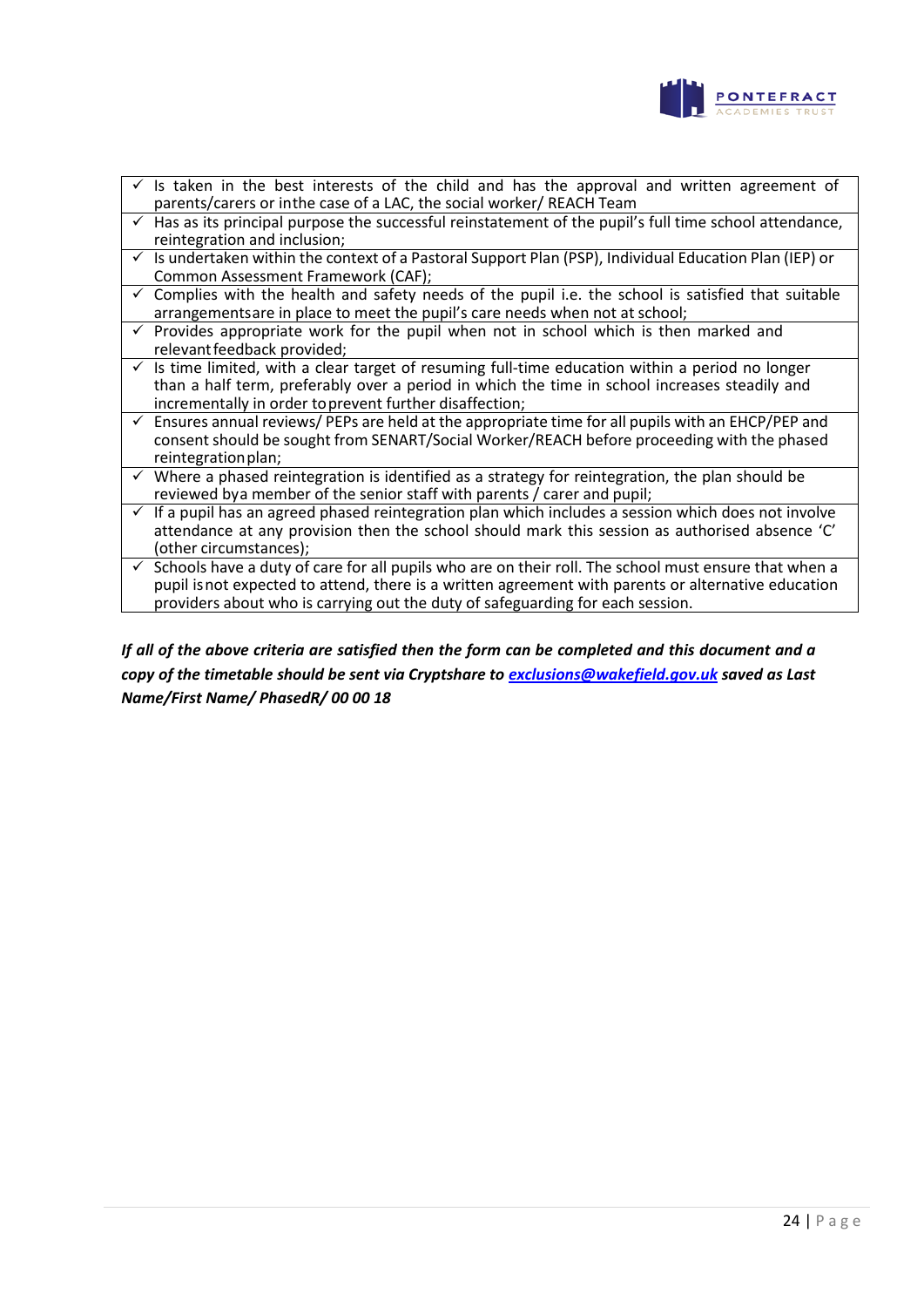

# Phased Reintegration Plan Agreement Between School, Parent / Carer & SENART/REACH (if applicable)

| <b>Pupil Name</b>                    |            |           |            |            |             | <b>DOB</b>        |  |
|--------------------------------------|------------|-----------|------------|------------|-------------|-------------------|--|
| <b>School</b>                        |            |           |            |            |             | <b>Year Group</b> |  |
| <b>Pupil Status (please</b><br>tick) | <b>LAC</b> | <b>CP</b> | <b>CiN</b> | <b>EHH</b> | <b>None</b> |                   |  |

#### **The reasons for using a phased reintegration plan are as follows:-**

| ᅩ | <b>Dates</b>                                                              |
|---|---------------------------------------------------------------------------|
|   | <b>Start Date of Phased</b><br>reintegration<br><b>End Date of Phased</b> |
| 3 | reintegration<br>Number of weeks =                                        |

#### **Plan Checklist – Please ensure that all the following are in place & tick**

|   | The phased reintegration satisfies $all$ the following criteria (please $\mathbb{D}$ ) |    |                                                                |  |  |  |
|---|----------------------------------------------------------------------------------------|----|----------------------------------------------------------------|--|--|--|
|   | Has been discussed with the pupil and parent / carer                                   | b  | Complies with Health & Safety when pupil not in<br>school      |  |  |  |
|   | Has a clear start and end date                                                         |    | Provides appropriate work that is marked                       |  |  |  |
|   | Is for a limited time of no more than 6 weeks/half a<br>term                           | 8  | Has clear achievable targets                                   |  |  |  |
| 4 | Is part of a reintegration strategy                                                    | 9  | Has SENART/REACH approval if pupil has EHC Plan/<br><b>PEP</b> |  |  |  |
|   | Is in conjunction with CAF, PSP or IEP                                                 | 10 | Pupil marked as C in the register when at home                 |  |  |  |

#### **CONSENT AND AGREEMENT STATEMENT**

#### **SENIOR MEMBER OF SCHOOL STAFF - I can confirm that all the above criteria has been put in place by the school**

Signed Name

| ame |  |  |  |
|-----|--|--|--|

Date Position inSchool

#### **PARENT - I consent to my child being placed on a phased reintegration plan and agree that all the above has been put in place by the school**

| Signed | Name | Parent / |
|--------|------|----------|
| Carer  |      |          |
|        |      |          |

Date

Date Phased Reintegration Plan Agreement sent to Local Authority: [1986] The Phased Reintegration Plan Agreement sent to Local Authority: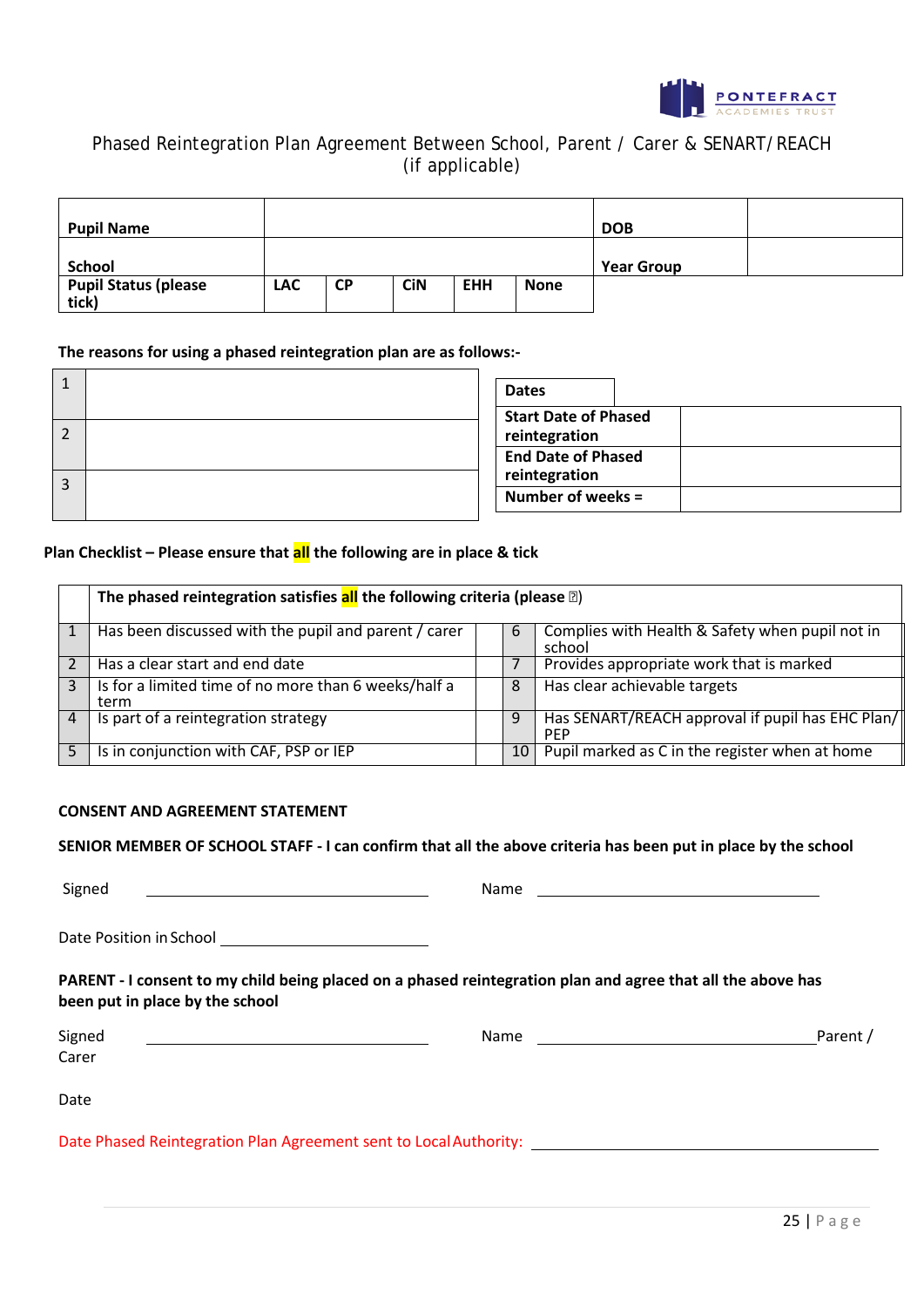

#### **Phased Reintegration Plan and exclusions from school**

A pupil on a phased reintegration plan timetable who is excluded from school, should have the number of sessions (AM or PM) counted, not the number of 'full' days where one AM session is counted as 0.5 days, so a pupil attending school mornings only, 5 days a week who receives a 5 day exclusion would actually have this counted on their record as a 2.5day exclusion.

*All legal advice for phased returns given by Wakefield LA LegalAdviser*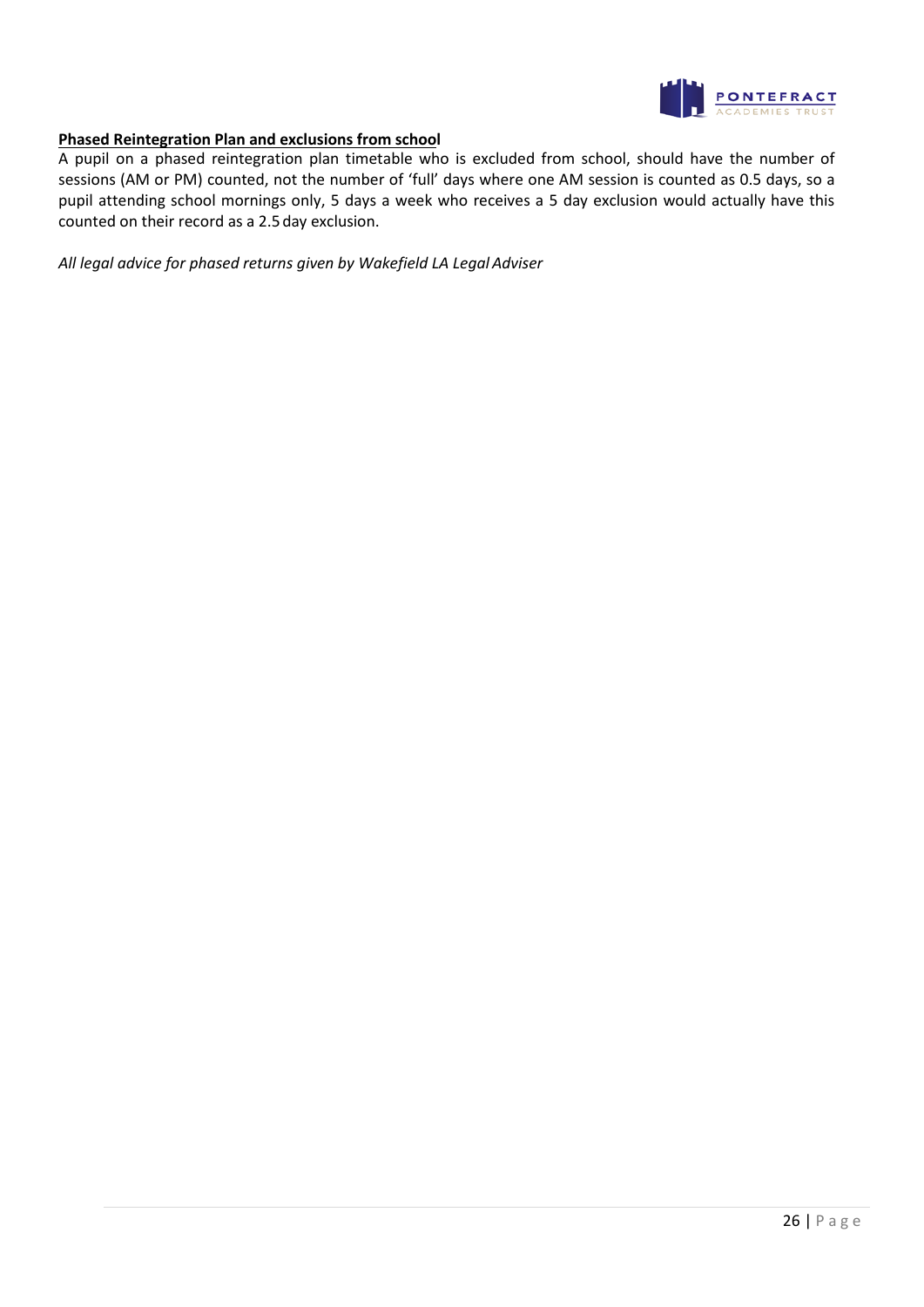

# **Appendix 6 – Confiscation**

School staff can seize any prohibited item found as a result of a search. They can also seize any item, however found, which they consider harmful or detrimental to schooldiscipline.

Staff should hand the confiscated item to the relevant member of support staff (SLT, Pastoral Staff, Main Reception etc.) as soon as possible and complete the necessary information to identify the item, the date it was confiscated, the name of the student and the member of staff's name. Staff must not give the confiscated item to another student to hand in and must not leave the item in an unsecure area at any time.

Any item which staff consider to be dangerous or criminal i.e. drugs, must be brought to the attention of a senior member of staff immediately.

Items confiscated by The School (other than mobile phones) can be collected by parents/carers except where The School has chosen to dispose of the confiscated items, e.g. cigarettes, alcohol, lighters, matches.

The School's general power to discipline, as set out in Section 91 of the Education and Inspections Act 2006, enables a member of staff to confiscate, retain or dispose of a student's property as a disciplinary penalty, where reasonable to do so.

The Head of School will use their discretion to confiscate, retain and/or destroy any item found as a result.

Electronic equipment, jewellery and other expensive items will be confiscated and held by The Trust for a period of one year. If, at the end of the year, the item has not been reclaimed then The Trust reserves the right to destroy the item.

Where alcohol has been confiscated The Trust will retain or dispose of it. This means that The Trust can dispose of alcohol as they think appropriate (or return it to a parent/carer but under no circumstances should this be returned to the student).

Where The School finds controlled drugs, these must be delivered to the police as soon as possible but may be disposed of if the Head of School thinks there is a good reason to do so.

Where The School finds other substances which are not believed to be controlled drugs these can be confiscated where a teacher believes them to be harmful or detrimental to good order and discipline. This would include, for example, so called 'legal highs', laser pens, replica weapons, energy drinks. Where staff suspect a substance may be controlled they should treat them as controlled drugs as outlined above.

Where staff find stolen items, these must be delivered to the police as soon as reasonably practicable – but may be returned to the owner (or may be retained or disposed of if returning them to their owner is not practicable) if the Head of School thinks that there is a good reason to do so.

Where a member of school staff finds tobacco or cigarette papers they may retain or dispose of them. As with alcohol, this means that The School can dispose of tobacco or cigarette papers as they think appropriate but this should not include returning them to the student.

Fireworks found as a result of a search may be retained or disposed of but should not be returned to the student.